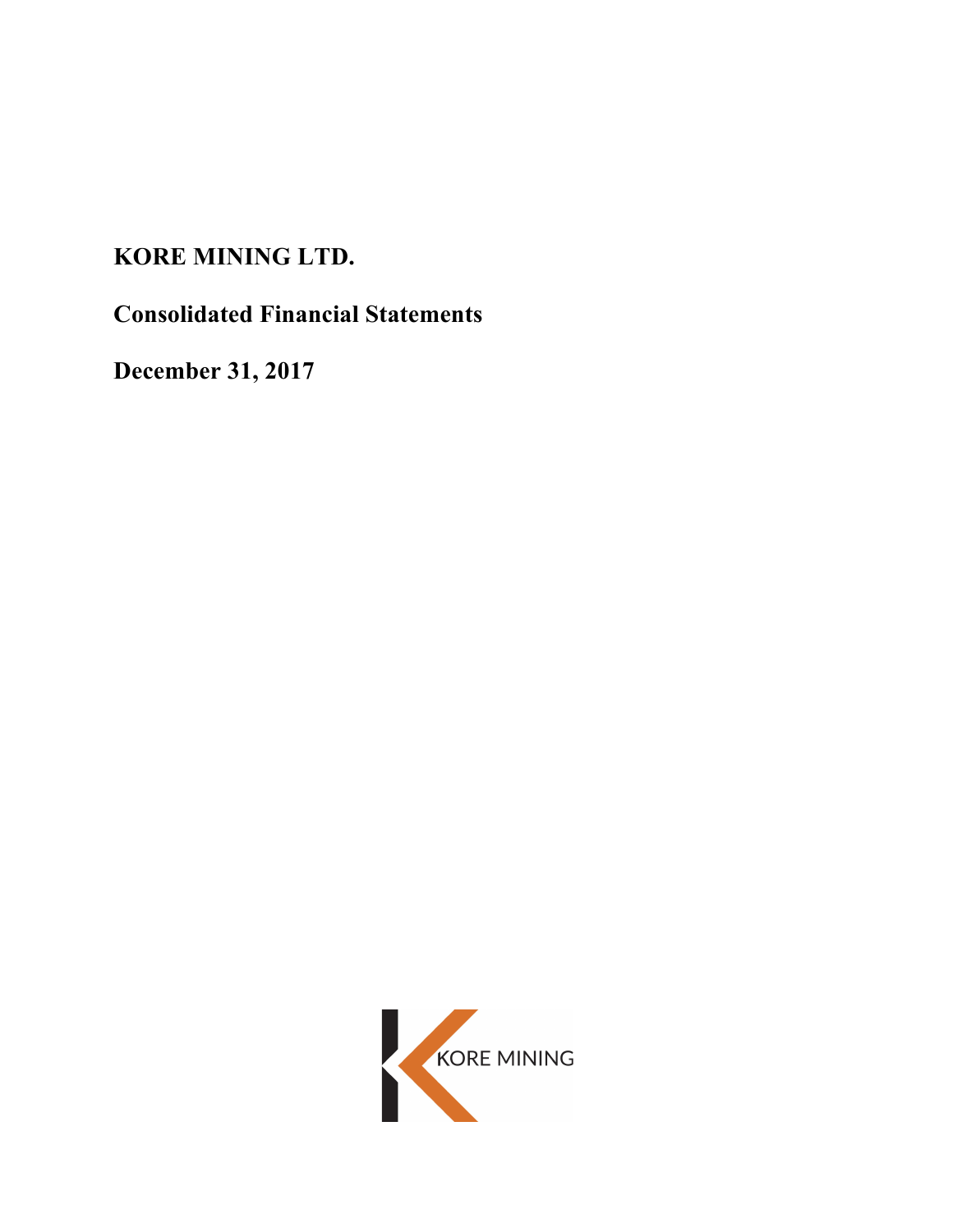

April 6, 2018

# **Independent Auditor's Report**

**To the Shareholders of Kore Mining Ltd.** 

We have audited the accompanying consolidated financial statements of Kore Mining Ltd., which comprise the consolidated statements of financial position as at December 31, 2017 and December 31, 2016 and the consolidated statements of loss and comprehensive loss, cash flows and changes in equity for the periods then ended, and the related notes, which comprise the significant accounting policies and other explanatory information.

# **Management's responsibility for the consolidated financial statements**

Management is responsible for the preparation and fair presentation of these consolidated financial statements in accordance with International Financial Reporting Standards, and for such internal control as management determines is necessary to enable the preparation of consolidated financial statements that are free from material misstatement, whether due to fraud or error.

# **Auditor's responsibility**

Our responsibility is to express an opinion on these consolidated financial statements based on our audits. We conducted our audits in accordance with Canadian generally accepted auditing standards. Those standards require that we comply with ethical requirements and plan and perform the audit to obtain reasonable assurance about whether the consolidated financial statements are free from material misstatement.

An audit involves performing procedures to obtain audit evidence about the amounts and disclosures in the consolidated financial statements. The procedures selected depend on the auditor's judgment, including the assessment of the risks of material misstatement of the consolidated financial statements, whether due to fraud or error. In making those risk assessments, the auditor considers internal control relevant to the entity's preparation and fair presentation of the consolidated financial statements in order to design audit procedures that are appropriate in the circumstances, but not for the purpose of expressing an opinion on the effectiveness of the entity's internal control. An audit also includes evaluating the appropriateness of accounting policies used and the reasonableness of accounting estimates made by management, as well as evaluating the overall presentation of the consolidated financial statements.

We believe that the audit evidence we have obtained in our audits is sufficient and appropriate to provide a basis for our audit opinion.

*PricewaterhouseCoopers LLP*

"PwC" refers to PricewaterhouseCoopers LLP, an Ontario limited liability partnership.

*PricewaterhouseCoopers Place, 250 Howe Street, Suite 1400, Vancouver, British Columbia, Canada V6C 3S7 T: +1 604 806 7000, F: +1 604 806 7806*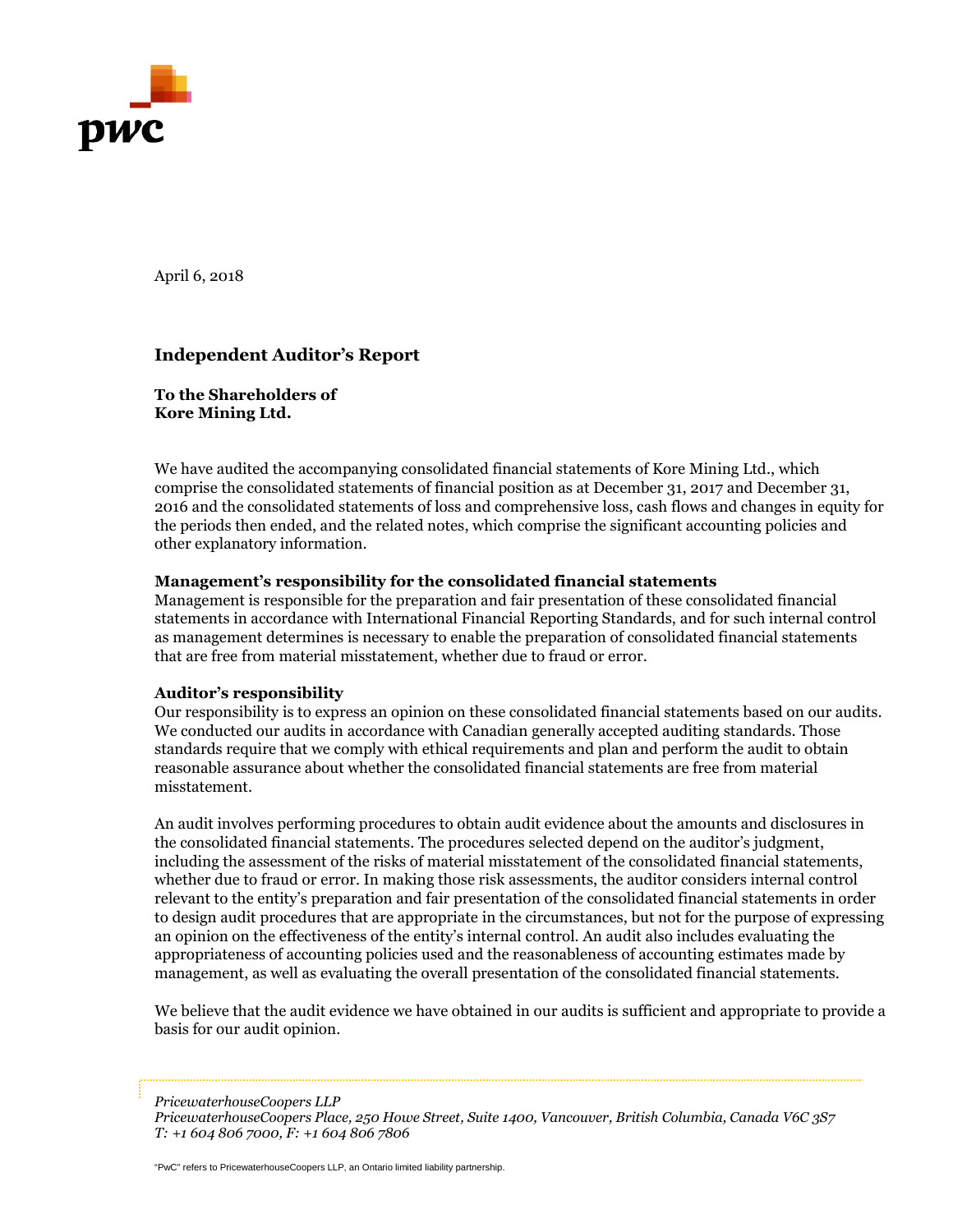

# **Opinion**

In our opinion, the consolidated financial statements present fairly, in all material respects, the financial position of Kore Mining Ltd. as at December 31, 2017 and December 31, 2016 and its financial performance and its cash flows for the periods then ended in accordance with International Financial Reporting Standards.

# **Emphasis of matter**

Without qualifying our opinion, we draw attention to Note 2 in the financial statements, which describes matters and conditions that indicate the existence of a material uncertainty that may cast significant doubt about Kore Mining Ltd.'s ability to continue as a going concern.

Pricewaterhouse Coopers LLP

**Chartered Professional Accountants**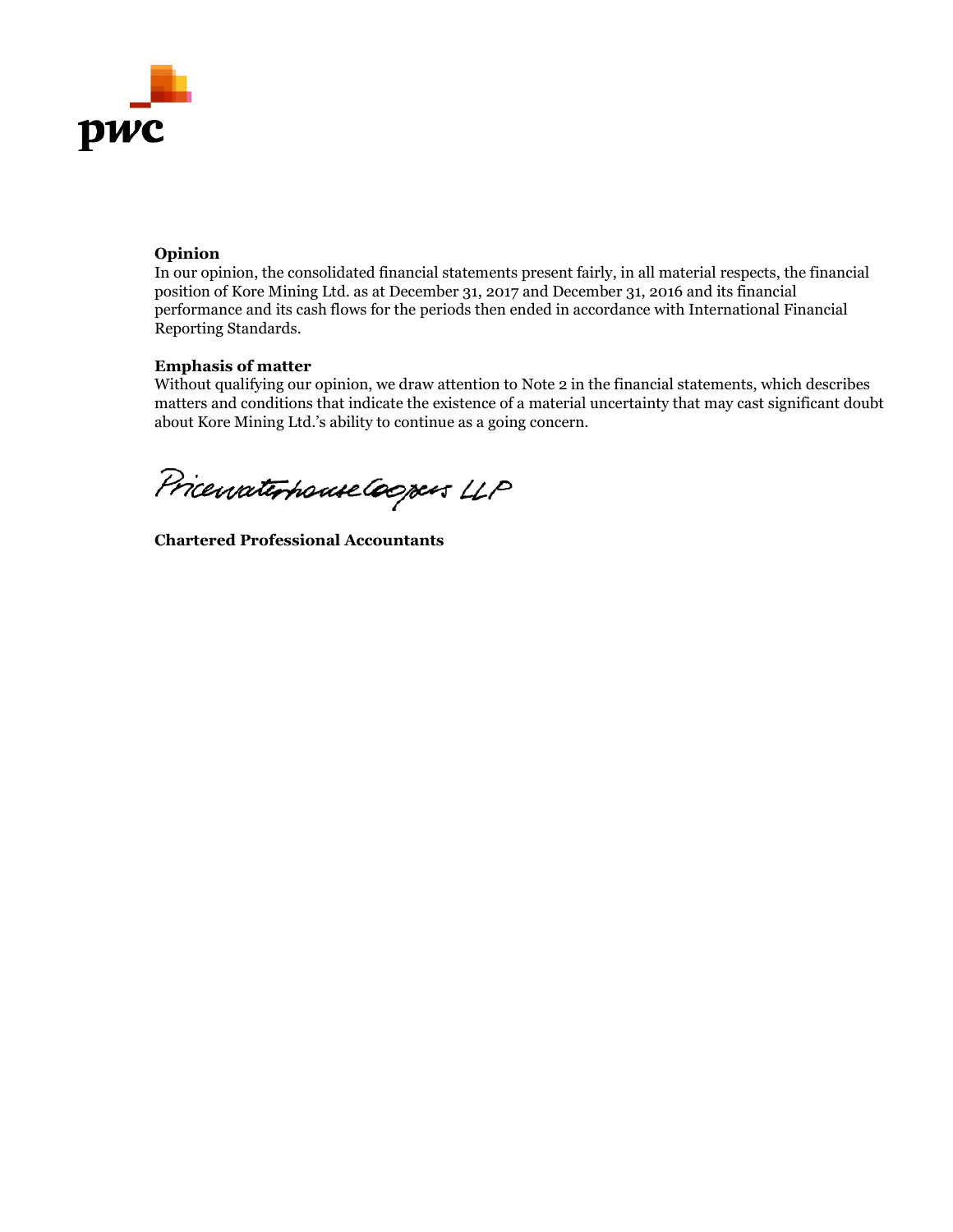# **KORE MINING LTD. Consolidated Statements of Financial Position**

*(Expressed in Canadian dollars)*

| As at                                                      |                           | December 31, 2017 |              | December 31, 2016 |
|------------------------------------------------------------|---------------------------|-------------------|--------------|-------------------|
|                                                            | Note                      |                   |              |                   |
| <b>Current assets</b>                                      |                           |                   |              |                   |
| Cash and cash equivalents                                  | \$                        | 88,694            | $\mathbb{S}$ | 102,676           |
| Amounts receivable                                         | 5                         | 39,284            |              | 7,113             |
| Share subscriptions receivable                             |                           |                   |              | 134,173           |
| <b>Total current assets</b>                                |                           | 127,978           |              | 243,962           |
| <b>Non-current assets</b>                                  |                           |                   |              |                   |
| Mineral properties                                         | 10                        | 690,038           |              |                   |
| Advances                                                   | 6                         |                   |              | 71,212            |
| <b>Total non-current assets</b>                            |                           | 690,038           |              | 71,212            |
| <b>Total assets</b>                                        | $\boldsymbol{\mathsf{s}}$ | 818,016           | \$           | 315,174           |
| <b>Current liabilities</b>                                 |                           |                   |              |                   |
| Accounts payable                                           | $\boldsymbol{\mathsf{s}}$ | 342,263           | \$           | 346,953           |
| <b>Total liabilities</b>                                   |                           | 342,263           |              | 346,953           |
| Shareholders' equity (deficiency)                          |                           |                   |              |                   |
| Share capital                                              | 8                         | 2,546,807         |              | 701,857           |
| Deficit                                                    |                           | (2,029,880)       |              | (733, 636)        |
| Accumulated other comprehensive income (loss)              |                           | (41, 174)         |              |                   |
| Total shareholders' equity (deficiency)                    |                           | 475,753           |              | (31,779)          |
| Total shareholders' equity (deficiency) and liabilities \$ |                           | 818,016           | \$           | 315,174           |
| Going concern                                              | 2                         |                   |              |                   |
| Subsequent event                                           | 15                        |                   |              |                   |

Approved by the Board of Directors:

"James Hynes" "Adrian Rothwell"

Director Director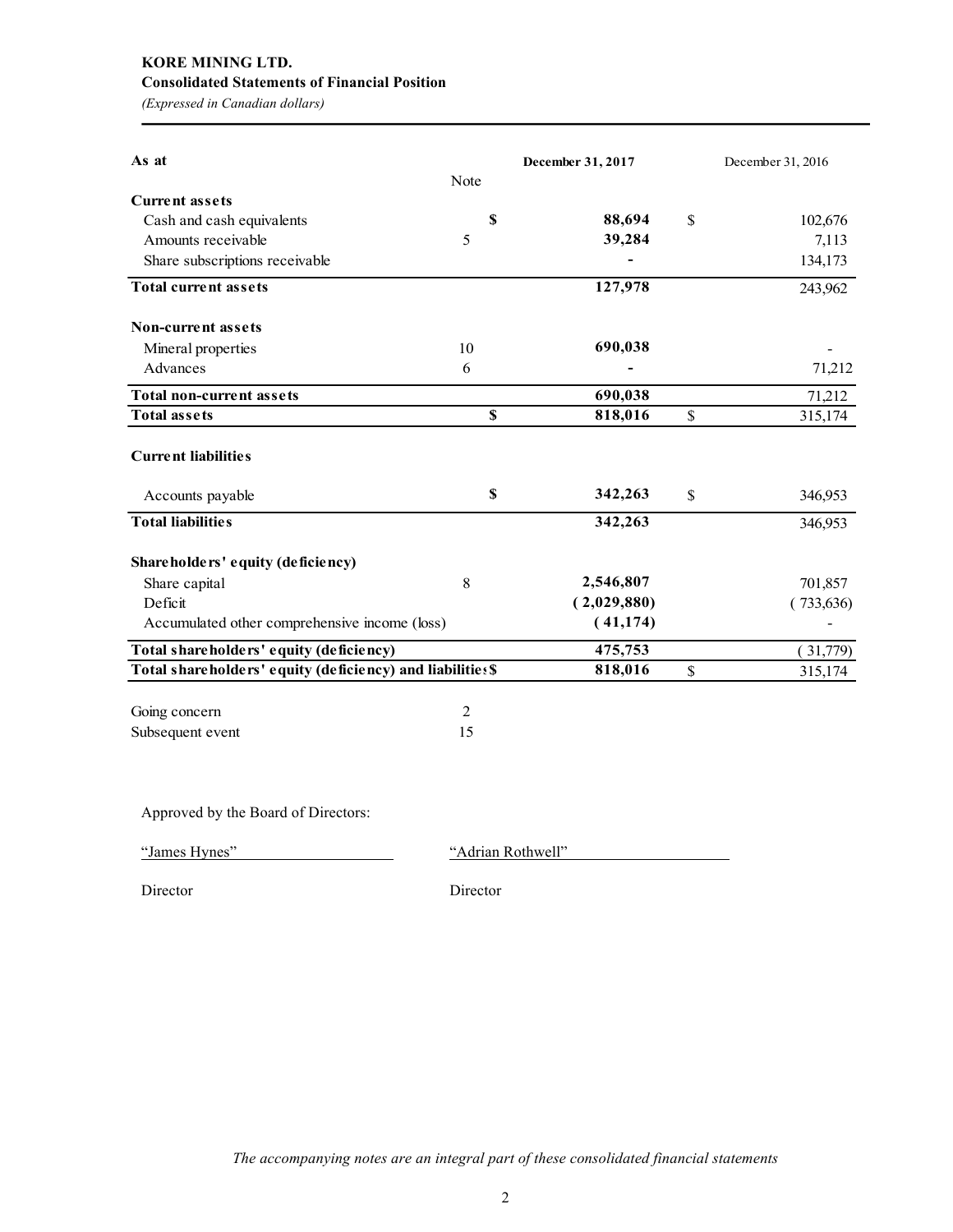# **KORE MINING LTD. Consolidated Statements of Loss and Comprehensive Loss**

*(Expressed in Canadian dollars)*

|                                                          | Note | For the year ended<br>December 31, 2017 | From date of<br>incorporation to<br>December 31, 2016 |
|----------------------------------------------------------|------|-----------------------------------------|-------------------------------------------------------|
| <b>Expenses</b>                                          |      |                                         |                                                       |
| Exploration and evaluation expenses                      | 10S  | 524,152                                 | \$<br>358,417                                         |
| Management fees and salaries                             | 9    | 507,000                                 | 250,000                                               |
| General and administration                               |      | 64,026                                  | 62,763                                                |
| Marketing, advisory and investor relations               |      | 26,221                                  | 27,772                                                |
| Professional fees                                        |      | 67,005                                  | 37,577                                                |
|                                                          |      | 1,188,404                               | 736,529                                               |
| Other income/expense                                     |      |                                         |                                                       |
| Interest and finance expense                             |      | 147,980                                 |                                                       |
| Foreign exchange (gain)/loss                             |      | (40,391)                                | (1,398)                                               |
| Other (income)/expenses                                  |      | 251                                     | (1,495)                                               |
|                                                          |      | 107,840                                 | (2,893)                                               |
| Net loss for the year                                    | \$   | 1,296,244                               | \$<br>733,636                                         |
| Item that may be subsequently reclassified to net income |      |                                         |                                                       |
| <b>Cumulative Translation Adjustment</b>                 |      | 41,174                                  |                                                       |
| Comprehensive loss for the year                          | \$   | 1,337,418                               | \$<br>733,636                                         |
| Basic and fully diluted loss per common share            | \$   | 0.09                                    | \$<br>0.07                                            |
| Weighted average number of common shares outstanding     |      | 14,825,422                              | 11,183,448                                            |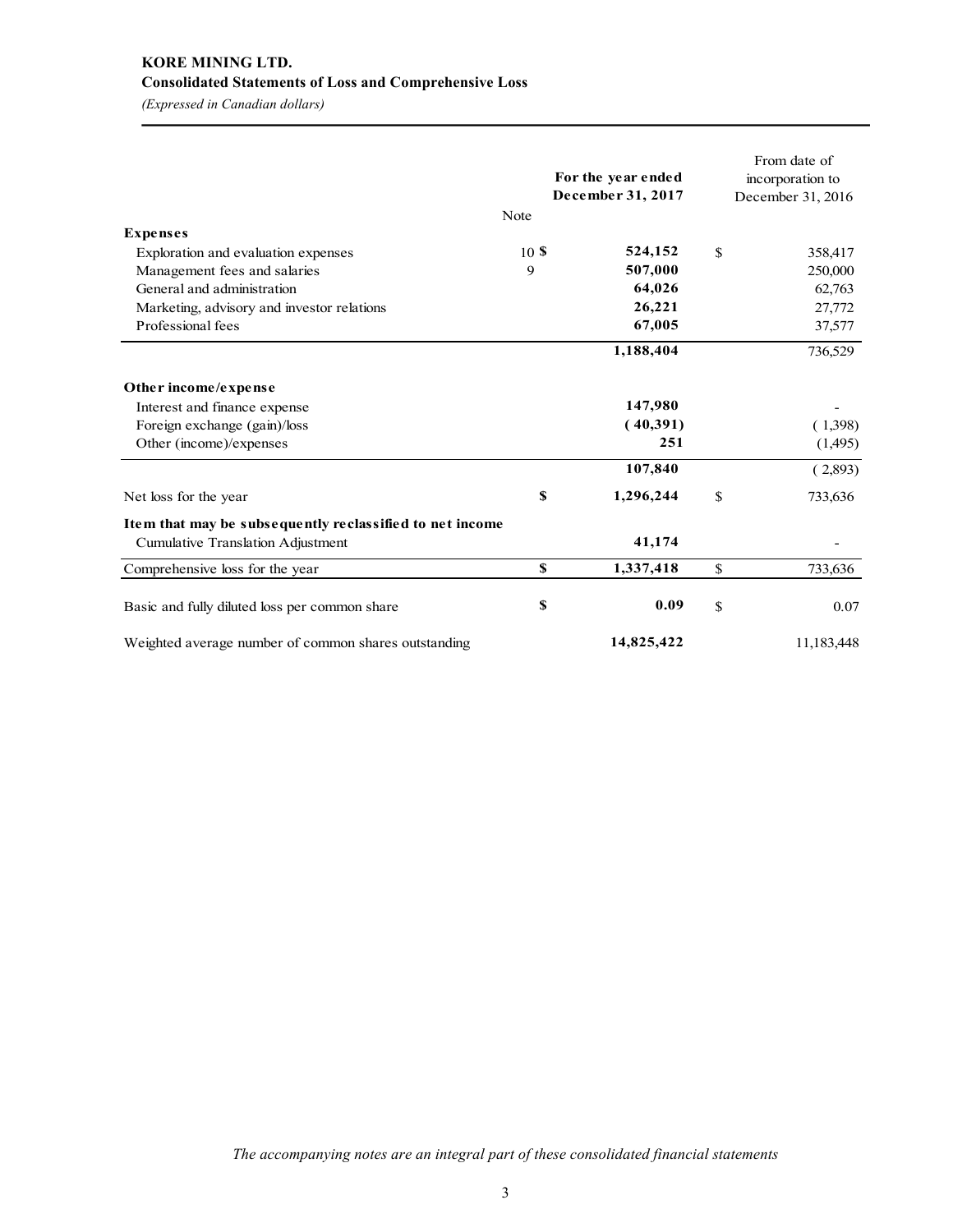# **KORE MINING LTD. Consolidated Statements of Cash Flows**

*(Expressed in Canadian dollars)*

|                                              | For the year ended | From date of<br>incorporation to |
|----------------------------------------------|--------------------|----------------------------------|
|                                              | December 31, 2017  | December 31, 2016                |
| <b>CASH DERIVED FROM (USED IN)</b>           |                    |                                  |
| <b>OPERATING ACTIVITIES</b>                  |                    |                                  |
| Loss for the period                          | (1,296,244)        | (733, 636)                       |
| Items not involving cash:                    |                    |                                  |
| Unrealized foreign exchange gains and losses | (5, 135)           | (2,716)                          |
| Interest and finance costs                   | 109,945            |                                  |
| Changes in non-cash working capital items:   |                    |                                  |
| Amounts receivable                           | (32,171)           | (7,113)                          |
| Accounts payable                             | 307,810            | 346,953                          |
|                                              | (915,795)          | (396,512)                        |
| <b>FINANCING ACTIVITIES</b>                  |                    |                                  |
| Shares issued in private placements          | 1,472,800          | 570,400                          |
| Share issuance costs                         | (50, 295)          |                                  |
| Change in subscriptions receivable           | 131,455            |                                  |
| Proceeds from convertible debenture          | 333,563            |                                  |
| Repayments of convertible debenture          | (309,318)          |                                  |
|                                              | 1,578,205          | 570,400                          |
|                                              |                    |                                  |
| <b>INVESTING ACTIVITIES</b>                  |                    |                                  |
| Acquisition of mineral properties            | (654, 865)         |                                  |
| Advances                                     |                    | (71,212)                         |
|                                              | (654, 865)         | (71,212)                         |
| Impact of changes in foreign exchange        | (21,527)           |                                  |
| (Decrease) increase in cash                  | (13,982)           | 102,676                          |
| Cash at beginning of period                  | 102,676            |                                  |
| Cash at end of period                        | 88,694             | 102,676                          |
| Supplemental cash flow information:          |                    |                                  |
| Shares issued for finders' fees              | 134,225            | 75,911                           |
| Shares issued for subscriptions receivable   |                    | 134,173                          |
| Shares issued in settlement of payables      | 312,500            |                                  |
|                                              | 446,725            | 210.084                          |

*The accompanying notes are an integral part of these consolidated financial statements*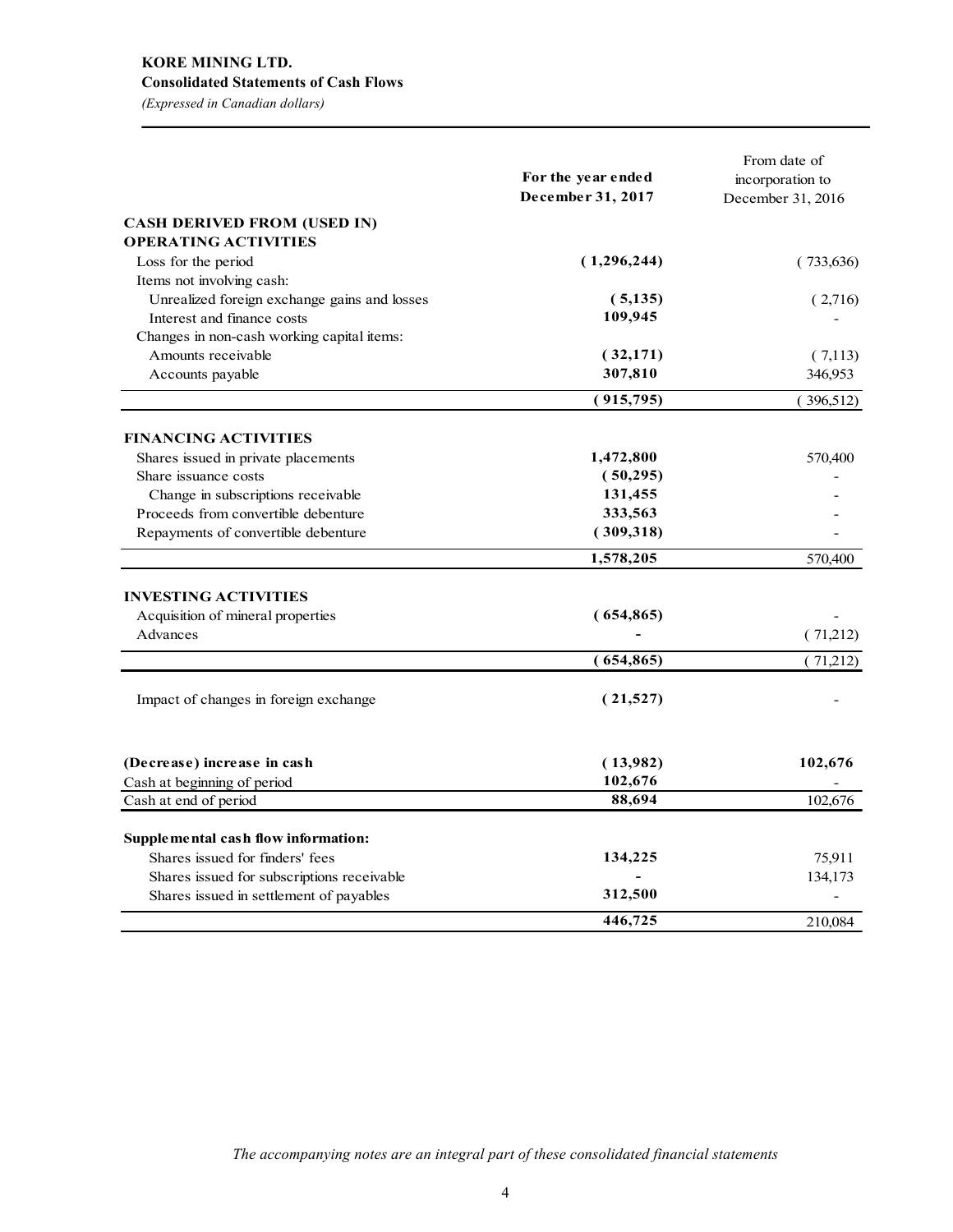# **KORE MINING LTD. Consolidated Statements of Changes in Equity**

*(Expressed in Canadian dollars)*

|                                                     |                | <b>Common Shares</b>     |                          |                             |                                                         |                          |                     |  |
|-----------------------------------------------------|----------------|--------------------------|--------------------------|-----------------------------|---------------------------------------------------------|--------------------------|---------------------|--|
|                                                     |                |                          |                          |                             | <b>Accumulated Other</b><br><b>Comprehensive Income</b> |                          |                     |  |
|                                                     |                |                          | Amount                   |                             | Deficit                                                 | (Loss)                   | <b>Total Equity</b> |  |
|                                                     | Note           | <b>Number</b>            | S                        | <b>Share Issuance Costs</b> |                                                         |                          | S                   |  |
| <b>February 22, 2016</b>                            |                |                          |                          |                             |                                                         |                          |                     |  |
| Shares issued on private placement                  |                | 12,240,941               | 701,857                  |                             |                                                         |                          | 701,857             |  |
| Shares issued for finder's fees                     |                | 1,149,115                | 75,911                   | 75,911                      |                                                         |                          |                     |  |
| Net loss for the period                             |                |                          | $\overline{\phantom{a}}$ |                             | (733,636)                                               |                          | (733, 636)          |  |
| December 31, 2016                                   |                | 13,390,056               | 777,768                  | (75,911)                    | (733,636)                                               | $\overline{\phantom{a}}$ | (31,779)            |  |
| <b>January 1, 2017</b>                              |                | 13,390,056               | 777,768                  | 75,911                      | (733,636)                                               |                          | (31,779)            |  |
| Shares issued on private placement                  |                | 3,333,334                | 1,472,800                |                             |                                                         |                          | 1,472,800           |  |
| Cost of share issuance                              |                |                          |                          | (50,295)                    |                                                         |                          | (50,295)            |  |
| Shares issued for finder's fees                     |                | 336,723                  | 134,225                  | (134,225)                   |                                                         | ٠                        |                     |  |
| Shares issued on settlement of interest             | $\overline{7}$ | 73,893                   | 64,931                   | ٠                           | $\overline{\phantom{a}}$                                |                          | 64,931              |  |
| Shares issued on settlement of payables             |                | 723,214                  | 312,500                  | ٠                           |                                                         |                          | 312,500             |  |
| Shares issued as a finance cost of convertible debt | $\overline{7}$ | 50,000                   | 45,014                   | ٠                           |                                                         |                          | 45,014              |  |
| Net loss for the year                               |                | $\overline{\phantom{0}}$ | ٠                        | ۰                           | 1,296,244                                               |                          | 1,296,244           |  |
| Other comprehensive loss                            |                | $\overline{\phantom{0}}$ | $\overline{\phantom{0}}$ | ٠                           |                                                         | (41,174)                 | (41, 174)           |  |
| December 31, 2017                                   |                | 17,907,220               | 2,807,238                | 260,431                     | (2,029,880)                                             | (41,174)                 | 475,753             |  |

*The accompanying notes are an integral part of these consolidated financial statements*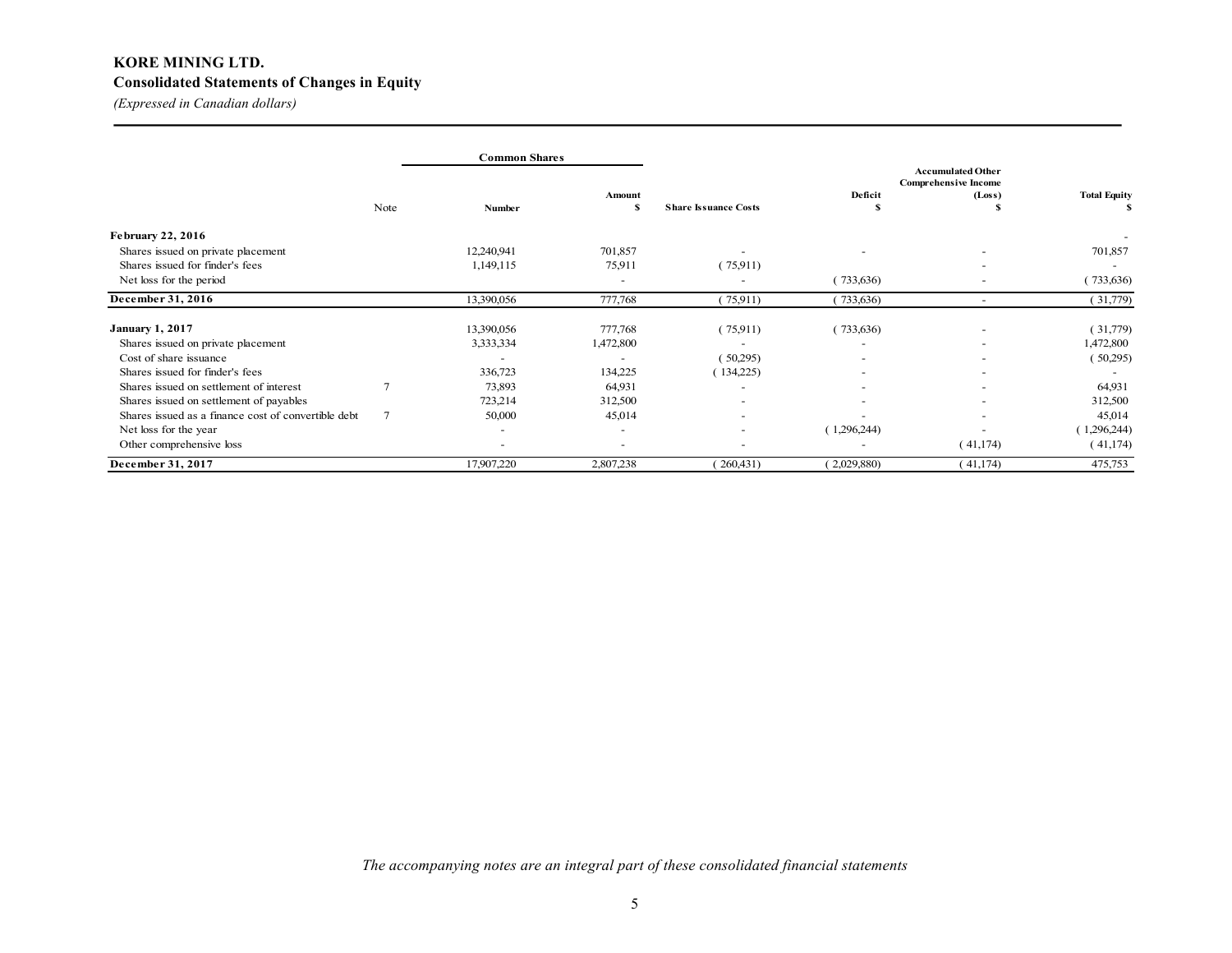# **1. NATURE OF OPERATIONS**

Kore Mining Ltd. ("Kore" or the "Company") was incorporated in British Columbia on February 22, 2016. Kore Mining is the parent company of the consolidated group which holds a 100% interest in Imperial USA Corp. (Imperial), a Nevada corporation purchased on March 28, 2017 and a 100% interest in Kore USA Ltd. (Kore USA), also a Nevada corporation, incorporated on June 6, 2017. The Company's head and registered office is located at Suite 2200, 885 West Georgia Street, Vancouver, British Columbia, V6C 3E8.

The Company is in the process of exploring and evaluating its mineral resource properties and has not yet determined whether these properties contain economically recoverable mineral reserves. The recoverability of the amounts capitalized to exploration and evaluation assets is ultimately dependent upon the existence of economically recoverable ore reserves and resources, securing and maintaining title and/or beneficial interest in the properties, obtaining necessary financing to continue to explore, evaluate and develop the properties, and upon future profitable production or proceeds from disposition of the exploration and evaluation assets. The amounts shown as exploration and evaluation assets represent costs incurred in acquiring the assets, and do not necessarily represent current or future fair values.

# **2. GOING CONCERN**

These consolidated financial statements have been prepared on the basis of accounting principles applicable to a going concern, which assumes that the Company will continue in operation for the foreseeable future and will be able to realize its assets and discharge its liabilities in the normal course of operations as they come due. In assessing whether the going concern assumption is appropriate, management takes into account all available information about the future, which is at least, but is not limited to, twelve months from the end of the reporting period.

As at December 31, 2017, the Company had a cash balance of \$88,694 and a working capital deficit of \$214,285. Current liabilities as at December 31, 2017 totaled \$342,263. The Company has incurred losses since inception and does not generate any cash inflows from operations. In the year ended December 31, 2017, cash used in operating activities totaled \$915,795.

The Company's ability to continue to meet its obligations and carry out its planned exploration and development activities is uncertain and dependent upon the continued financial support of its shareholders and on securing additional financing. There is, however, no assurance that any such initiatives will be sufficient and, as a result, there is significant doubt regarding the going concern assumption and, accordingly, the ultimate appropriateness of the use of accounting principles applicable to a going concern. These consolidated financial statements do not reflect the adjustments to the carrying values of assets and liabilities and the reported expenses and statement of financial position classifications that would be necessary if the Company were unable to realize its assets and settle its liabilities as a going concern in the normal course of operations for the foreseeable future. These adjustments could be material.

# **3. BASIS OF PRESENTATION**

These consolidated financial statements have been prepared in accordance with International Financial Reporting Standards ("IFRS") as issued by the International Accounting Standards Board ("IASB"). The accounting policies set out below have been applied consistently to all periods presented in these consolidated financial statements.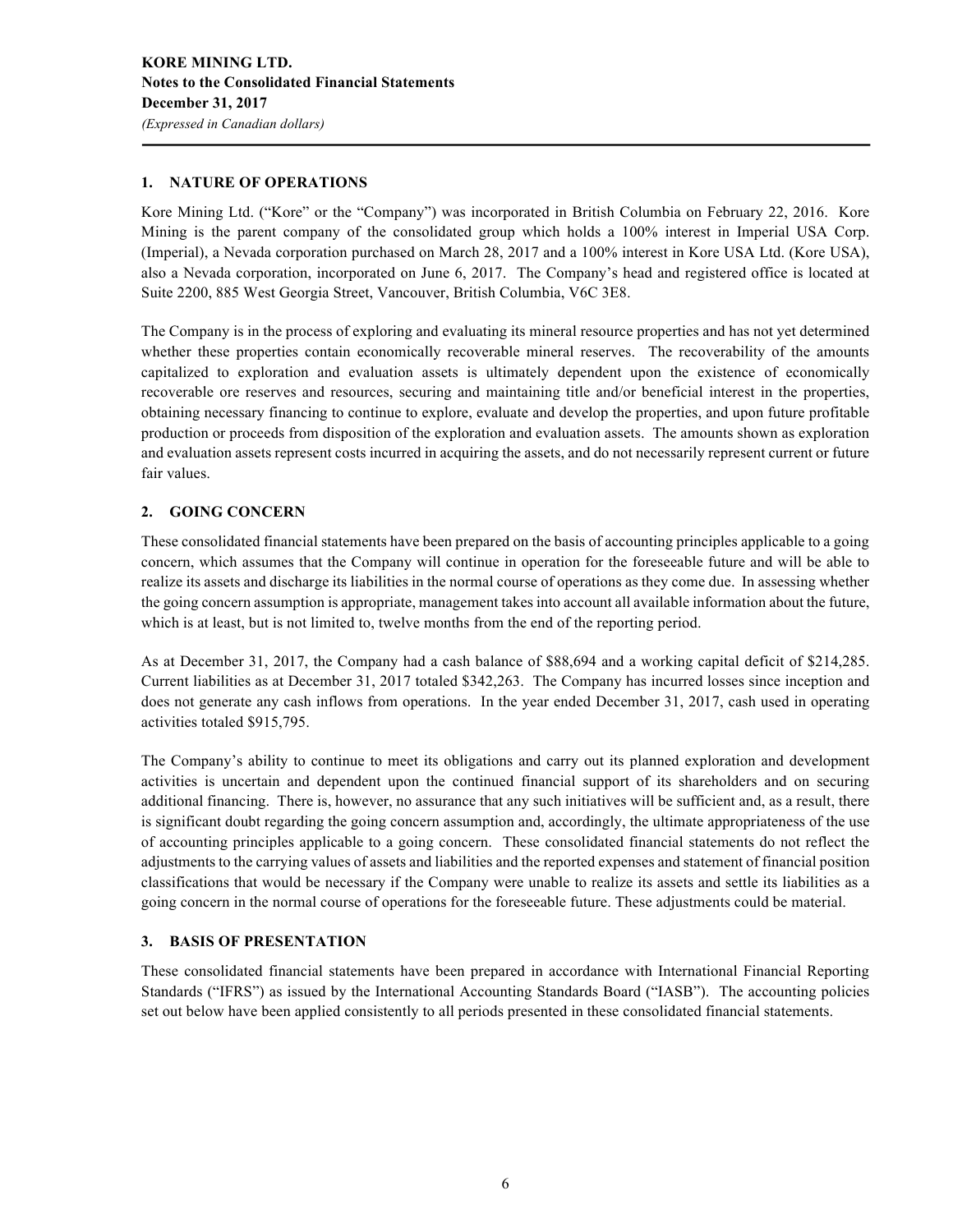*(Expressed in Canadian dollars)*

# **3. BASIS OF PRESENTATION (cont'd…)**

# **3.1 Principles of Consolidation**

These consolidated financial statements include the accounts of the Company and its wholly owned subsidiaries, Imperial USA Corp. and Kore USA Inc., both of which are incorporated in Nevada, United States. Control is defined as the exposure, or rights, to variable returns from involvement with an investee and the ability to affect those returns through power over the investee. Power over an investee exists when we have existing rights that give us the ability to direct the activities that significantly affect the investee's returns. The results and financial position of subsidiaries are included in the consolidated financial statement from the date that control commences until the date that control ceases.

These consolidated financial statements incorporate the accounts of the Company and the following subsidiaries:

| Name of Subsidiary | Incorporation<br>Jurisdiction | Percentage<br>Ownership | Principal Activity                         |
|--------------------|-------------------------------|-------------------------|--------------------------------------------|
| Imperial USA Corp. | Nevada. USA                   | 100%                    | Mineral Property Exploration & Development |
| Kore USA Ltd.      | Nevada, USA                   | 100%                    | Mineral Property Exploration & Development |

All intercompany balances and transactions have been eliminated on consolidation.

The accounts of Imperial have been consolidated from the date of acquisition of March 28, 2017. The accounts of Kore USA have been consolidated from the date of incorporation of June 6, 2017.

The consolidated financial statements have been authorized for issue by the Board of Directors of the Company on April 6, 2018.

# **3.2 Basis of measurement**

These consolidated financial statements have been prepared on a historical cost basis. The statements are presented in Canadian dollars unless otherwise noted.

# **3.3 Significant judgments, estimates and assumptions**

The preparation of the Company's consolidated financial statements in conformity with IFRS requires management to make judgments, estimates and assumptions that affect the reported amounts of assets and liabilities and disclosures of contingent assets and liabilities at the date of the consolidated financial statements and the reported amounts of revenues and expenses during the reporting period. Estimates and assumptions are continually evaluated and are based on management's experience and other factors, including expectations of future events that are believed to be reasonable under the circumstances. Actual results could differ from these estimates.

# **Critical Judgments**

The preparation of these consolidated financial statements requires the Company to make judgments regarding the going concern of the Company as discussed in Note 2.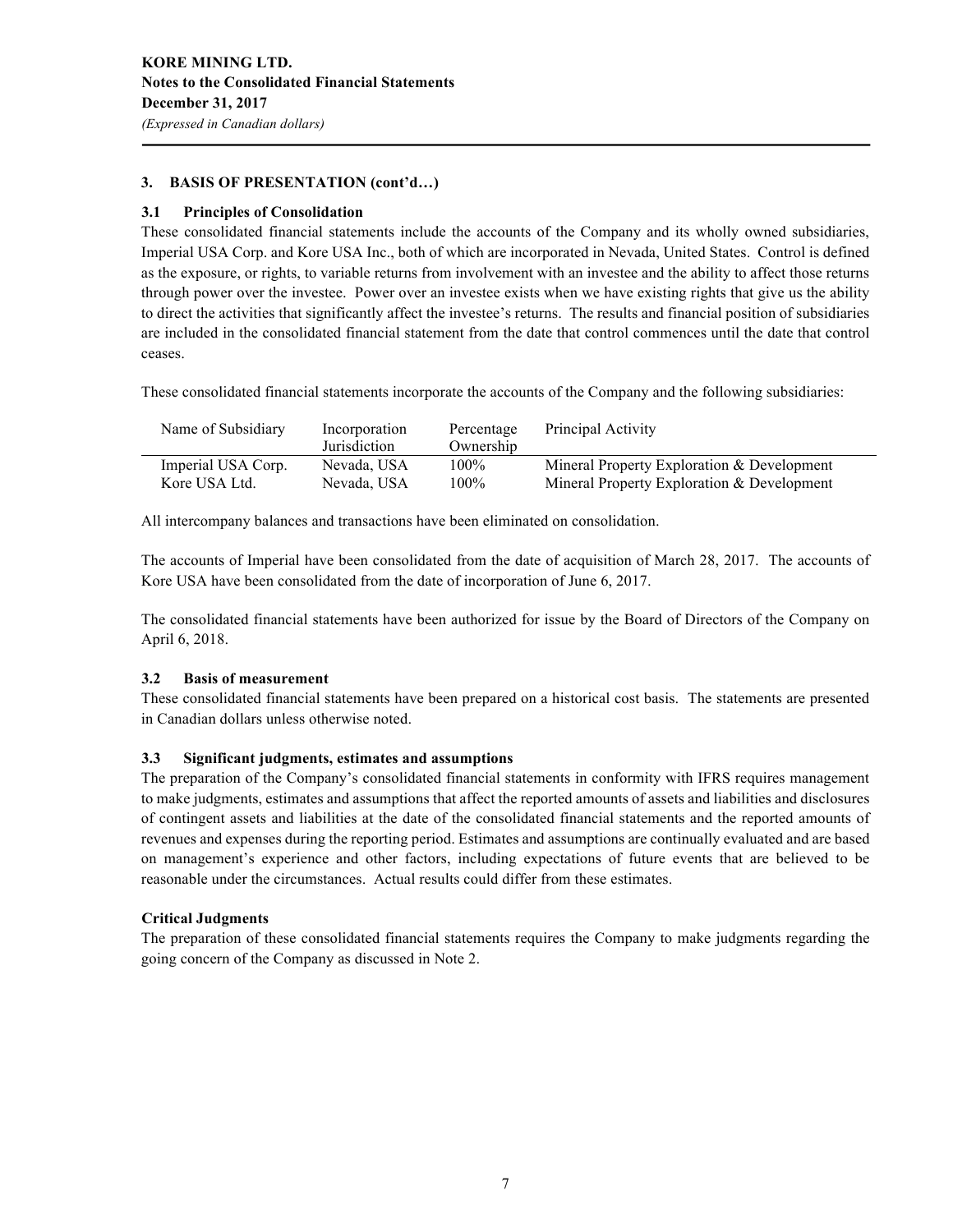# **3. BASIS OF PRESENTATION (cont'd…)**

The Company is also required to make significant judgments on the ongoing feasibility of exploration and evaluation assets, and whether there are indicators that the right to explore the specific area has expired or will be allowed to expire, that further exploration and evaluation plans have changed, or whether development of a specific area is unlikely to recover existing exploration and evaluation costs. If any of these indicators are present, management would need to assess whether the exploration and evaluation property should be impaired.

# **4. SIGNIFICANT ACCOUNTING POLICIES**

# **Foreign Currency Translation**

The presentation currency of the Company and the functional currency of the parent company is the Canadian dollar, while the functional currency of the Company's United States subsidiaries is the United States dollar. The monetary assets and liabilities of the Company that are denominated in a currency other than its functional currency at the reporting date are translated into the presentation currency at the rate of exchange on the reporting date, while nonmonetary assets and liabilities are translated at historical exchange rates. Revenues and expenses are translated at the exchange rates approximating those in effect on the dates of the transactions. Exchange gains and losses arising on translation are included in profit or loss in the statement of comprehensive loss.

When translating the results and financial position of its United States subsidiaries, assets and liabilities are translated using the exchange rate at period end, and income, expenses and cash flow items are translated using the exchange rate at the dates of the transactions, or the average exchange rate if not significantly different. All resulting exchange differences are reported as a separate component of reserves in shareholders' equity entitled "Accumulated Other Comprehensive Income (Loss)".

# **Cash**

Cash and cash equivalents include cash on hand, demand deposits and short-term, highly liquid investments that are readily convertible to known amounts of cash within ninety days of purchase.

# **Mineral Properties**

# **Acquisition Costs**

Costs incurred before the Company has acquired the right to explore a property are expensed as incurred. Exploration and evaluation asset acquisition costs, including option payments, are capitalized on an individual area of interest basis. Once a property is brought into production, the capitalized costs are amortized on a units-of-production basis, or until the properties are abandoned, sold or management determines that that the asset is no longer economically viable, at which time the unrecoverable deferred costs are expensed to operations. Option payments relating to the acquisition of exploration and evaluation assets that are exercisable at the discretion of the Company are recorded when paid.

Exploration and evaluation asset acquisition costs include cash consideration and the estimated fair market value of common shares or warrants on the date of issue.

Although the Company has taken steps to verify title to exploration and evaluation properties in which it has an interest, these procedures do not guarantee the Company's title. Such properties may be subject to prior agreements or transfers, non-compliance with regulatory requirements or title may be affected by undetected defects.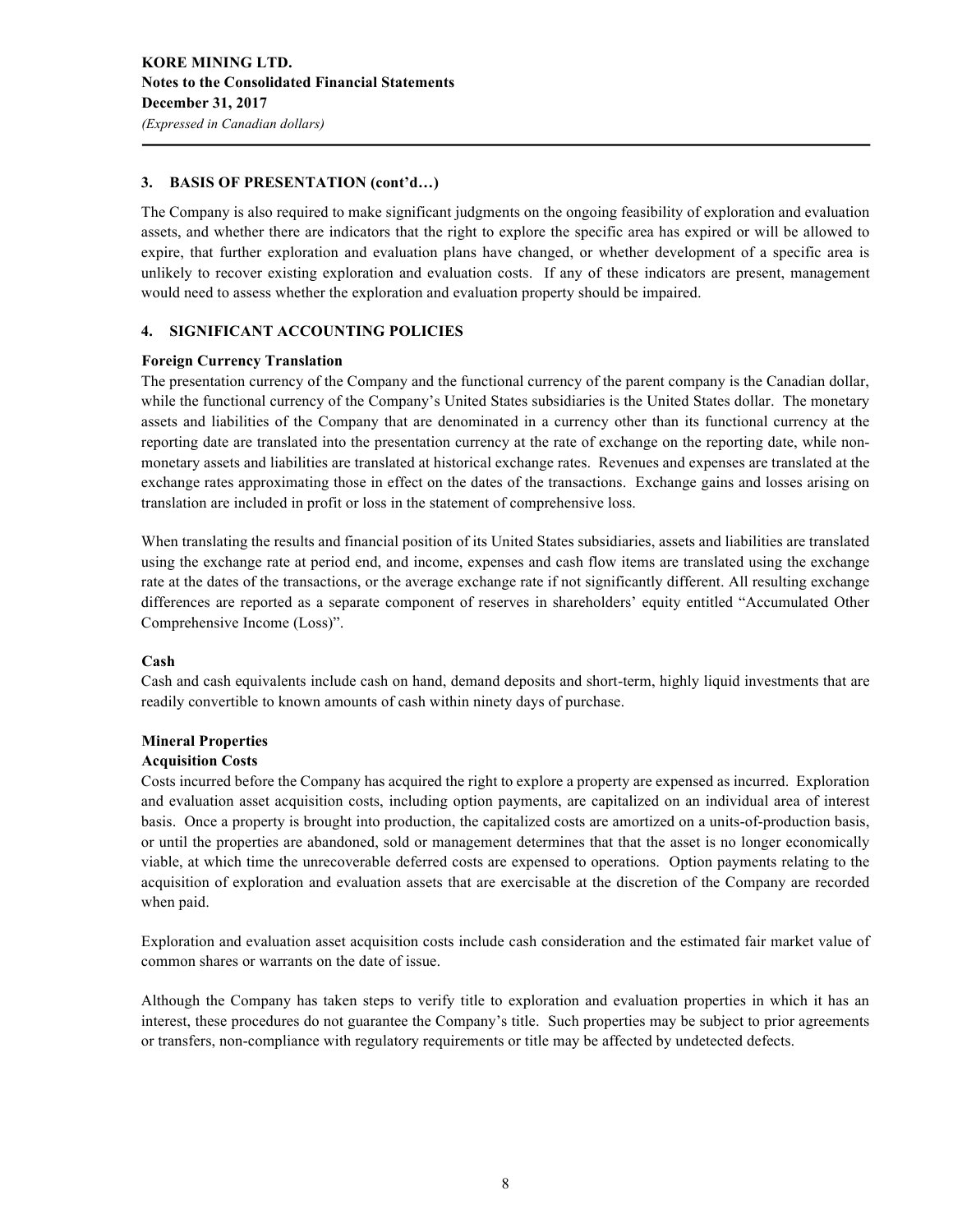#### **Exploration and Evaluation Costs**

Exploration and evaluation costs are expensed to operations as incurred.

Once the technical feasibility and commercial viability of the extraction of mineral reserves or resources from a particular exploration and evaluation asset has been determined, the capitalized costs are assessed for impairment and then reclassified to mineral property development costs and carried at cost until the properties to which the expenditures relate are sold, abandoned or determined by management to be impaired in value.

The establishment of technical feasibility and commercial viability of an exploration and evaluation asset is assessed based on a combination of factors, including:

- The extent to which mineral reserves or mineral resources as defined in National Instrument 43-101 ("NI 43-101") have been identified through a feasibility study or similar document;
- The results of optimization studies and further technical evaluation carried out to mitigate project risks identified in the feasibility study;
- The status of environmental permits; and
- The status of mining leases or permits.

#### **Decommissioning and Restoration**

Decommissioning and restoration obligations encompass legal, statutory, contractual or constructive obligations associated with the retirement of a long-lived tangible asset (for example, mine reclamation costs) that results from the acquisition, construction, development and/or normal operation of a long-lived asset.

A liability for decommissioning and restoration is recorded in the period in which the obligation first arises. The Company records the estimated present value of future cash flows associated with site closure and reclamation as a long-term liability and increases the carrying value of the related assets for that amount. Over time, the liability is increased to reflect an interest element in the estimated future cash flows (accretion expense) considered in the initial measurement of fair value. The capitalized cost is amortized on either the unit-of-production basis or the straight-line basis, as appropriate. The Company's estimates of provisions for decommissioning and restoration obligations could change as a result of changes in regulations, changes to the current market-based discount rate, the extent of environmental remediation required, and the means of reclamation or cost estimates. Changes in estimates are accounted for in the period in which these estimates are revised.

As at December 31, 2017 and 2016 the Company has determined that it does not have any significant decommissioning and restoration obligations related to its operations.

#### **Impairment of Non-financial Assets**

Management reviews the carrying values of capitalized exploration and evaluation assets at the end of each reporting period for indications of impairment. Exploration and evaluation assets are tested for impairment whenever events or changes in circumstances indicate that their carrying amount may not be recoverable. For the purpose of impairment testing, assets that cannot be tested individually are grouped together into the smallest group of assets that generate cash inflows from continuing use that are largely independent of the cash inflows of other assets or groups of assets (the "cash-generating unit" or "CGU"). The recoverable amount of an asset or CGU is the greater of its value in use and its fair value less costs to sell. In assessing value in use, the estimated future cash flows are discounted to their present value using a pre-tax discount rate that reflects current market assessments of the time value of money and the risks specific to the asset. Fair value less costs to sell is based on an estimate of the amount that the Company may obtain in a sale transaction on an arm's length basis between knowledgeable, willing parties, less costs of disposal.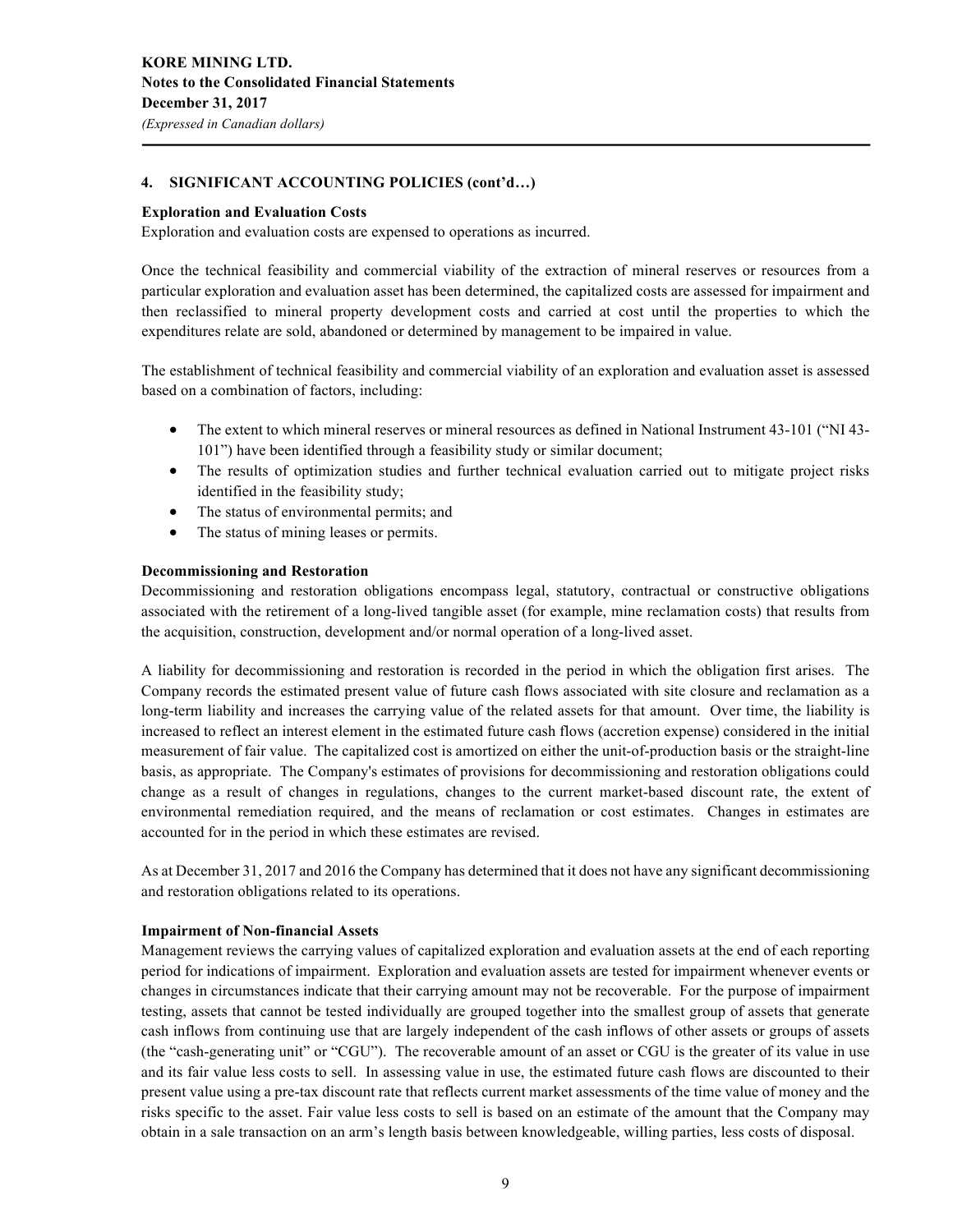Fair value less costs to sell is primarily derived using discounted cash flow techniques, which incorporates market participant assumptions.

An impairment loss is recognized if the carrying value amount of an asset or its CGU exceeds its estimated recoverable amount. Impairment losses are recognized in profit or loss.

Impairment losses recognized in prior periods are assessed at each reporting date for any indications that the loss has decreased or no longer exists. An impairment loss is reversed if there has been a change in the estimates used to determine the recoverable amount. An impairment loss is reversed only to the extent that the asset's carrying amount does not exceed the carrying amount that would have been determined, net of depreciation or amortization, if no impairment loss had been recognized. A reversal of an impairment loss is recognized immediately in profit or loss.

#### **Provisions**

Liabilities are recognized when the Company has a present legal or constructive obligation that has arisen as a result of a past event and it is probable that a future outflow of resources will be required to settle the obligation, provided that a reliable estimate can be made of the amount of the obligation. A provision is a liability of uncertain timing or amount.

Provisions are measured at the present value of the expenditures expected to be required to settle the obligation using a pre-tax rate that reflects the current market assessments of the time value of money and the risk specific to the obligation. The increase in the provision due to the passage of time is recognized as a financing expense.

#### **Income Taxes**

Tax expense recognized in profit or loss comprises the sum of deferred tax and current tax not recognized in other comprehensive income or directly in equity.

Current tax assets and liabilities comprise those obligations to, or claims from, fiscal authorities relating to the current or prior reporting periods, that are unpaid at the reporting date. Current tax is payable on taxable profit which differs from profit or loss in the financial statements. Calculation of current tax is based on tax rates and tax laws that have been enacted or substantively enacted by the end of the reporting period.

Deferred taxes are calculated using the liability method on temporary differences between the carrying amounts of assets and liabilities and their tax bases. Deferred tax liabilities on temporary differences associated with shares in subsidiaries are not provided for if reversal of these temporary differences can be controlled by the Company and it is probable that reversal will not occur in the foreseeable future.

Deferred tax assets and liabilities are measured using enacted or substantively enacted tax rates expected to apply to taxable income in the years in which those temporary differences are likely to reverse. The effect on deferred tax assets and liabilities of a change in tax rates is recognized in profit or loss in the period that includes the substantive enactment date. Deferred tax assets are recognized for all temporary differences, carry forward of unused tax credits and unused tax losses to the extent that it is probable that future taxable profits will be available against which they can be utilized.

Deferred tax assets and liabilities are calculated, without discounting, at tax rates that are expected to apply to their respective period of realization, provided they are enacted or substantively enacted by the end of the reporting period. Deferred tax assets are recognized to the extent that it is probable that they will be able to be utilized against future taxable income.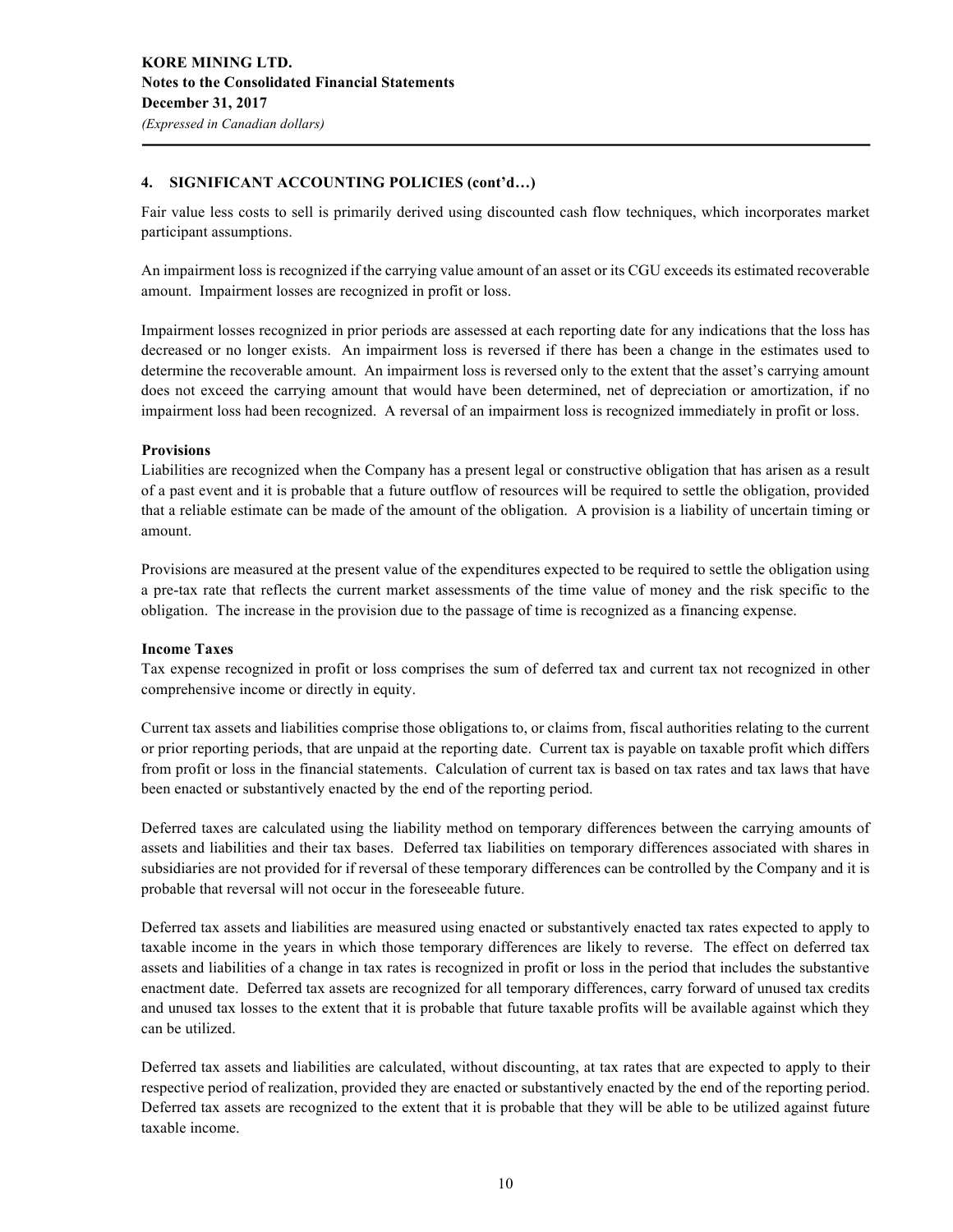Deferred tax assets and liabilities are offset only when the Company has a right and intention to offset current tax assets and liabilities from the same taxation authority and the deferred tax assets and liabilities relate to income taxes levied by the same taxation authority on either the same entity or different entities which intend to settle current tax assets and liabilities on a net basis or simultaneously in each future period in which significant amounts of deferred tax assets or liabilities are expected to be recovered or settled.

Changes in deferred tax assets or liabilities are recognized as a component of tax recovery or expense in profit or loss, except where they relate to items that are recognized in other comprehensive income or directly in equity, in which case the related deferred tax is also recognized in other comprehensive income or equity, respectively.

#### **Share-based Payments**

The Company uses a fair value based method (Black-Scholes Option Pricing Model) for all share options granted to directors, employees and certain consultants. For directors and employees, the fair value of the share options is measured at the date of grant. For grants to non-employees where the fair value of the goods or services is not determinable, the fair value of the share options is measured on the date the services are received.

The fair value of share-based payments is charged to profit or loss with the offsetting credit to share option reserve. The fair value of the share options is recognized over the vesting period based on the best available estimate of the number of share options expected to vest. Estimates are subsequently revised if there is any indication that the number of share options expected to vest differs from previous estimates. Any cumulative adjustment prior to vesting is recognized in the current period. If options vest immediately, the expense is recognized when the options are granted. For non-employees, the share options are recognized over the related service period. When share options are exercised, the amounts previously recognized in share option reserve are transferred to share capital.

In the event share options are forfeited prior to vesting, the associated expense recorded to date is reversed in the period of forfeiture. The carrying value of any share options that expire remain in share option reserve.

# **Share capital**

When the Company issues private placement units, the shares and warrants are measured using the residual method. This method allocates value first to the more easily measurable component based on fair value and the residual to the less easily measurable component. The Company considers the fair value of its shares to be the more easily measurable component and they are valued with reference to the market price. The residual value attributed to the warrants, if any, is recorded as a separate component of equity.

# **Earnings (Loss) per Share**

Basic earnings (loss) per share are computed by dividing net earnings (loss) (the numerator) by the weighted average number of outstanding common shares for the period (denominator). In computing diluted earnings per share, an adjustment is made for the dilutive effect of outstanding share options, warrants and other convertible instruments.

In the periods when the Company reports a net loss, the effect of potential issuances of shares under share options and other convertible instruments is anti-dilutive, therefore, basic and diluted loss per share are the same. When diluted earnings per share is calculated, only those share options and other convertible instruments with exercise prices below the average trading price of the Company's common shares for the period will be dilutive.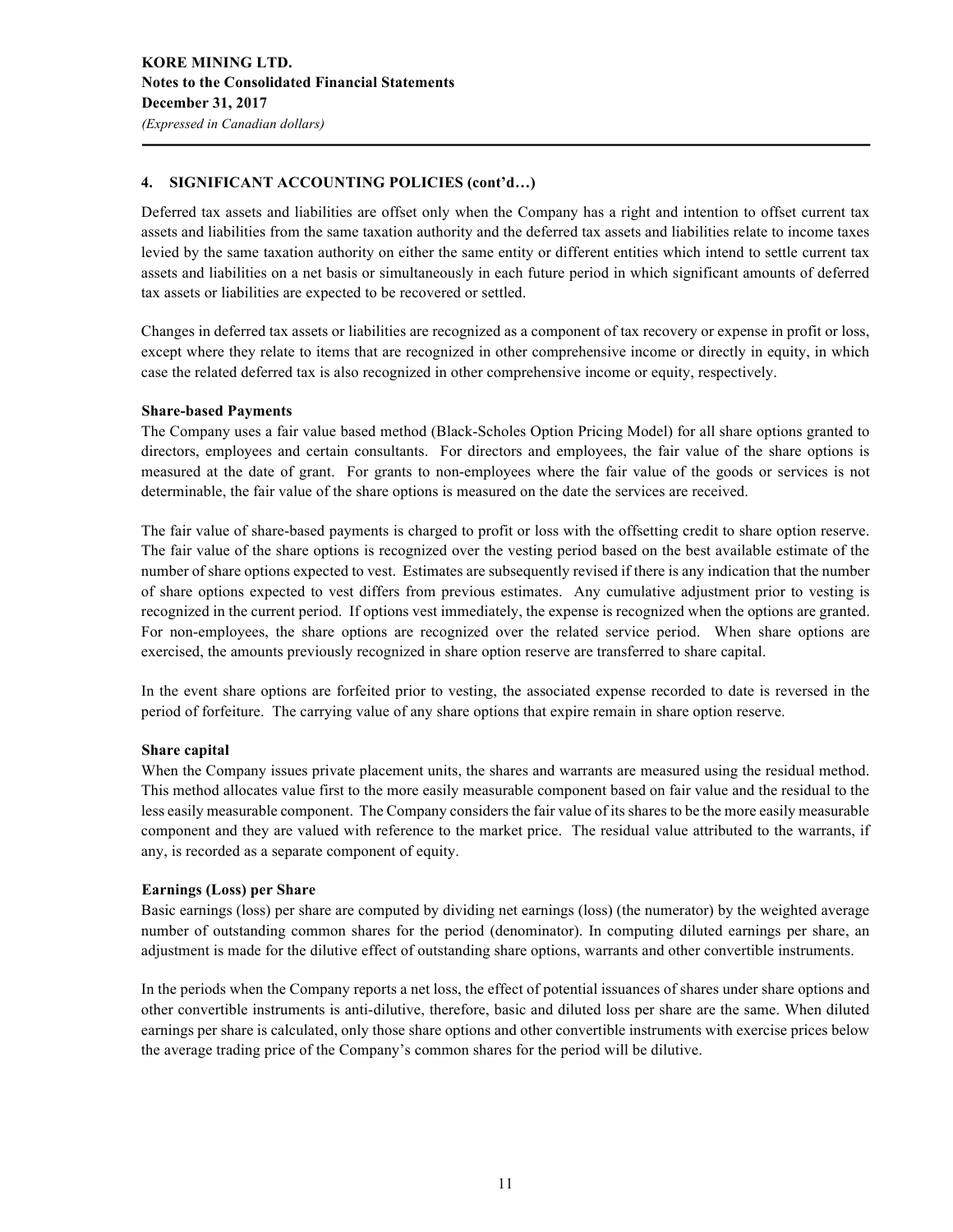#### **Financial Instruments - Recognition and Measurement**

*Loans and receivables*: The Company classifies cash, amounts receivable and deposits as loans and receivables. They are carried at cost less any provision for impairment. Individually significant receivables are considered for impairment when they are past due or when other objective evidence is received that a specific counterparty will default.

*Other financial liabilities*: Trade and other accounts payable are classified as other financial liabilities. They are carried at amortized cost using the effective interest method. The Company derecognizes a financial liability when its contractual obligations are discharged, cancelled or expire.

The Company assesses whether there is evidence that a financial asset or a group of assets is impaired at each reporting date. Evidence of impairment may include indication that a counterparty is experiencing significant financial difficulty, default or delinquency in interest or principal payments, the probability that they will enter bankruptcy or other financial reorganization and when indicators suggest that there are measurable decreases in the estimated future cash flows.

#### **Changes in Accounting Standards**

Certain new standards, interpretations, amendments and improvements to existing standards have been issued by the IASB. The Company has reviewed the new and proposed accounting pronouncements issued by the IASB relevant to the year ended December 31, 2017 and subsequently, and none were considered to have a significant impact on the Company's current operations or financial statements.

- § IFRS 9, Financial Instruments: New standard that replaced IAS 39 for classification and measurement, effective for annual periods beginning on or after January 1, 2018. The Company does not expect the adoption of this standard to have a significant measurement or disclosure impact of its financial statements.
- § IFRS 16, Leases: New standard to establish principles for recognition, measurement, presentation and disclosure of leases with an impact on lessee accounting, effective for annual periods beginning on or after January 1, 2019. The Company does not currently expect the adoption of this standard to have a significant measurement or disclosure impact on its financial statements.

#### **5. AMOUNTS RECEIVABLE**

|                            | December 31, 2017 | December 31, 2016 |
|----------------------------|-------------------|-------------------|
| Government of Canada – GST | 39.284            | 7.113             |
|                            | 39.284            | 7113              |

#### **6. ADVANCES**

Advances comprise expenditures incurred relating to the potential acquisition of mineral properties prior to finalization of the acquisition. Upon finalizing the acquisition, the advance was recorded as an acquisition cost of exploration and evaluation assets.

|              | December 31, 2017 | December 31, 2016 |
|--------------|-------------------|-------------------|
| Imperial USA | $\sim$            | 71.212            |
|              | $\sim$            | 71.212            |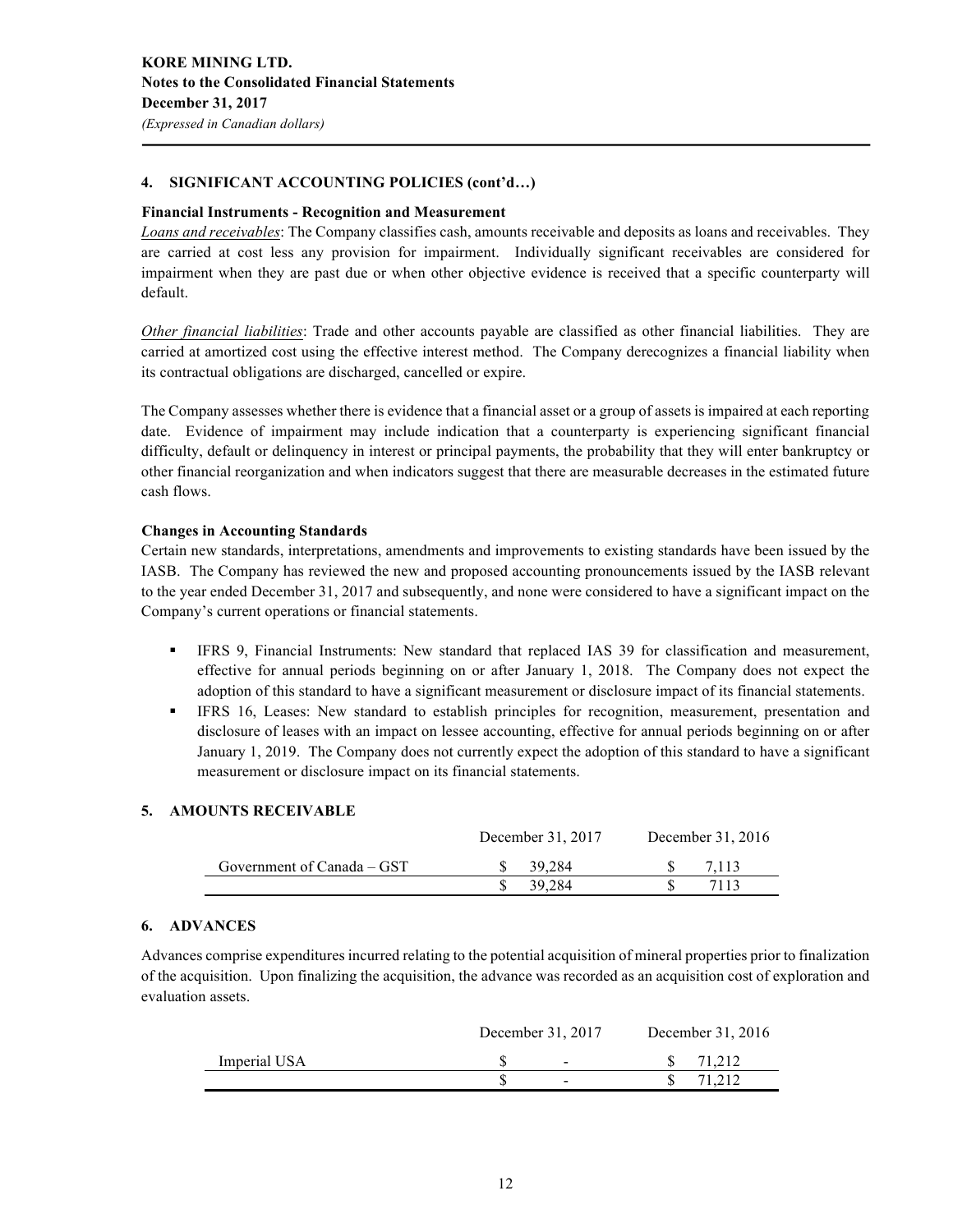# **7. CONVERTIBLE DEBENTURE**

During 2017, the Company obtained financing in the form of a convertible debenture in the amount of US\$250,000 at an interest rate of 4% per month. The Company issued 50,000 shares to the lender upon obtaining the convertible debenture as a finance cost, with an estimated fair value of \$45,014. The debenture was fully repaid in September 2017 and interest of \$64,931 was paid in the form of 73,893 shares of the Company. A foreign exchange gain of \$24,245 was recorded on settlement.

# **8. SHARE CAPITAL**

# **8.1 Authorized**

Unlimited number of common shares with no par value.

# **8.2 Shares Issued**

The following share related transactions occurred during the year ended December 31, 2017.

- Subscriptions receivable of \$134,173 at December 31, 2016 were received in the first quarter of 2017.
- \$1,360,371 was raised through the issuance of 3,166,668 shares at a weighted average share price of \$0.430 per share.
- 336,723 shares were issued in settlement of finders' fees of \$134,225.
- \$112,429 was raised through the issuance of 166,666 shares at a weighted average share price of \$0.675 per share.
- The Company also issued 723,214 shares to officers of the Company in settlement of outstanding executive compensation of \$312,500.
- The Company issued 50,000 shares with a fair value of \$45,014 as a finance fee relating to obtaining the convertible debenture.
- 73,893 shares were issued to pay interest on the convertible debenture of \$64,931.

The following share transactions occurred during the period ended December 31, 2016:

- The Company raised \$701,857 through the issuance of 12,240,941 shares at a weighted average share price of \$0.057 per share.
- The Company settled \$75,911 in finders' fees through the issuance of 1,149,115 shares from the 2016 financings at a weighted average share price of \$0.066 per share.

# **8.3 Share based compensation**

Pursuant to a stock option plan (the "Plan") for directors, officers, employees and consultants, the Company may reserve a maximum of 10% of the issued and outstanding listed common shares, with the exercise price to be determined on the date of issuance of the options. The term of options granted under the plan may not exceed five years and such options vest at terms to be determined by the board of directors at the time of the grant, but the exercise price shall not be less than the price determined by the policies of the stock exchange on which the Company's common shares are then listed.

During the fiscal years ended December 31, 2017 and 2016, no stock options were granted.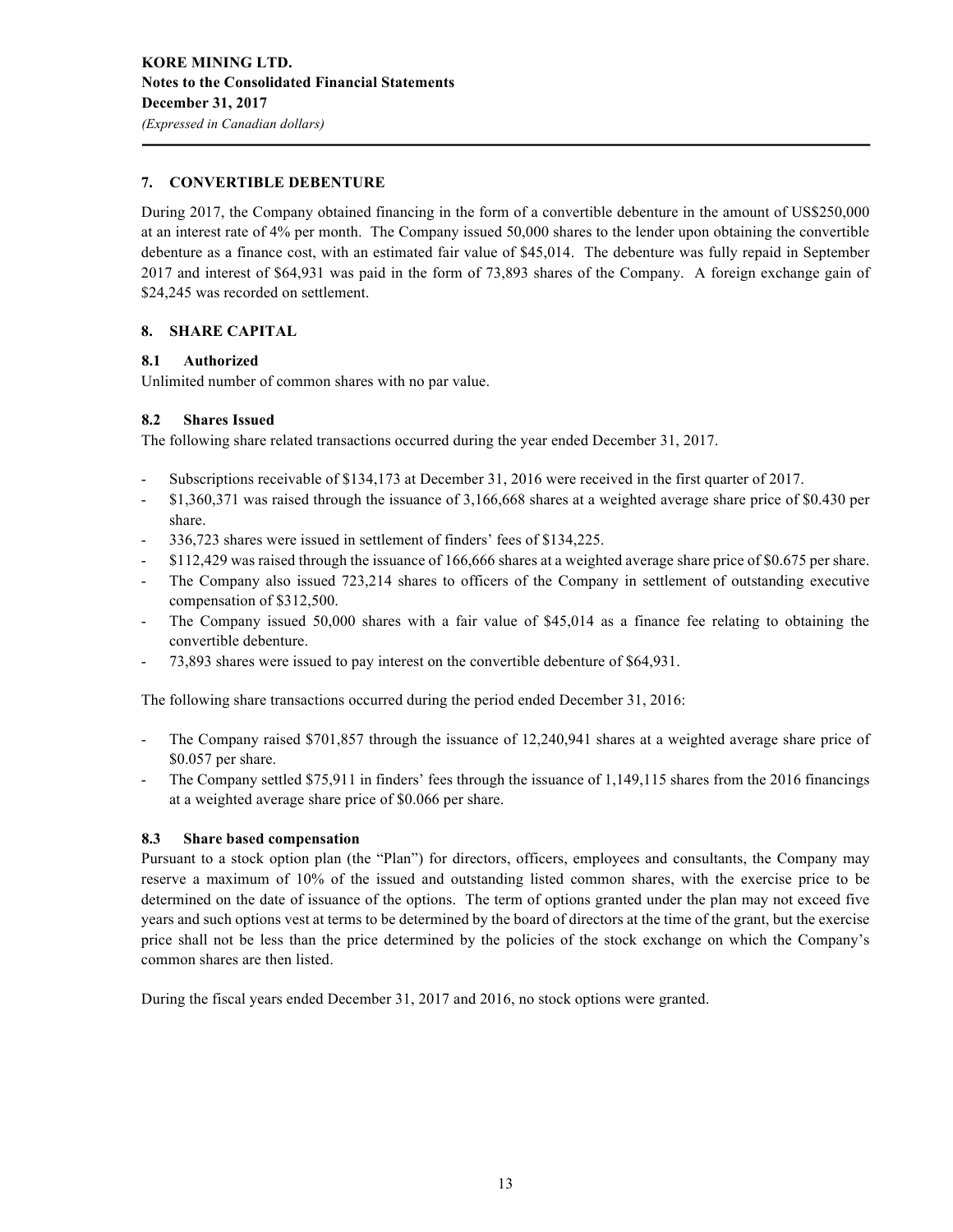| <b>Relationships</b>                        | Nature of the relationship                                                                                                                                                                           |
|---------------------------------------------|------------------------------------------------------------------------------------------------------------------------------------------------------------------------------------------------------|
| 1081646 BC Ltd. ("1081646 BC")              | 1081646 BC is a company controlled by a director and<br>officer of the Company that has provided the services of<br>James Hynes as Chief Operating Officer of the Company<br>since July $14, 2016$ . |
| Hazelton, Rohan                             | Mr. Hazleton was a Director, President and Chief Executive<br>Officer of the Company from inception until July 14, 2016.                                                                             |
| Hynes, James                                | Mr. Hynes has been Chairman since September 1, 2016 and<br>a Director and Chief Operating Officer of the Company<br>since July 14, 2016.                                                             |
| Lyftoff Business Solutions Inc. ("Lyftoff") | Lyftoff is a private corporation that provides marketing<br>consulting services to the Company and is controlled by a<br>relative of a director and officer of the Company.                          |
| Rothwell, Adrian                            | Mr. Rothwell was appointed President and Chief Executive<br>Officer of the Company on September 1, 2016 and has been<br>a director of the Company since its inception.                               |

# **9. RELATED PARTY TRANSACTIONS AND BALANCES**

# **9.1 Related party transactions**

The following transactions relate to consulting fees and salaries incurred by the Company and are included in management fees and salaries. Marketing consulting costs are included in marketing, advisory and investor relations expenses, while debt interest is included in interest expense in the consolidated statement of loss and comprehensive loss.

| For the year ended December<br>31, 2017          | <b>Management</b> fees<br>and salaries | <b>Marketing</b><br>consulting | <b>Debt interest</b> |
|--------------------------------------------------|----------------------------------------|--------------------------------|----------------------|
| 1081646 BC                                       | \$<br>250,000                          | \$                             | \$                   |
| Hynes, James                                     |                                        |                                | 18,045               |
| Lyftoff                                          |                                        | 10,500                         |                      |
| Rothwell, Adrian                                 | 250,000                                |                                | 19,950               |
|                                                  | 500,000                                | \$<br>10,500                   | \$<br>37,995         |
| For the period ended<br><b>December 31, 2016</b> | <b>Management</b> fees<br>and salaries | <b>Marketing</b><br>consulting | <b>Debt interest</b> |
| 1081646 BC                                       | \$<br>125,000                          | \$                             | \$                   |
| Lyftoff                                          |                                        | 15,000                         |                      |
| Rothwell, Adrian                                 | 125,000                                |                                |                      |
|                                                  | 250,000                                | 15,000                         | \$                   |

Amounts owing to related parties are non-interest bearing, unsecured and due on demand. The transactions occur in the normal course of operations. At December 31, 2017, the Company owed \$131,456 (December 31, 2016 - \$253,972) to related parties, which is included in accounts payable.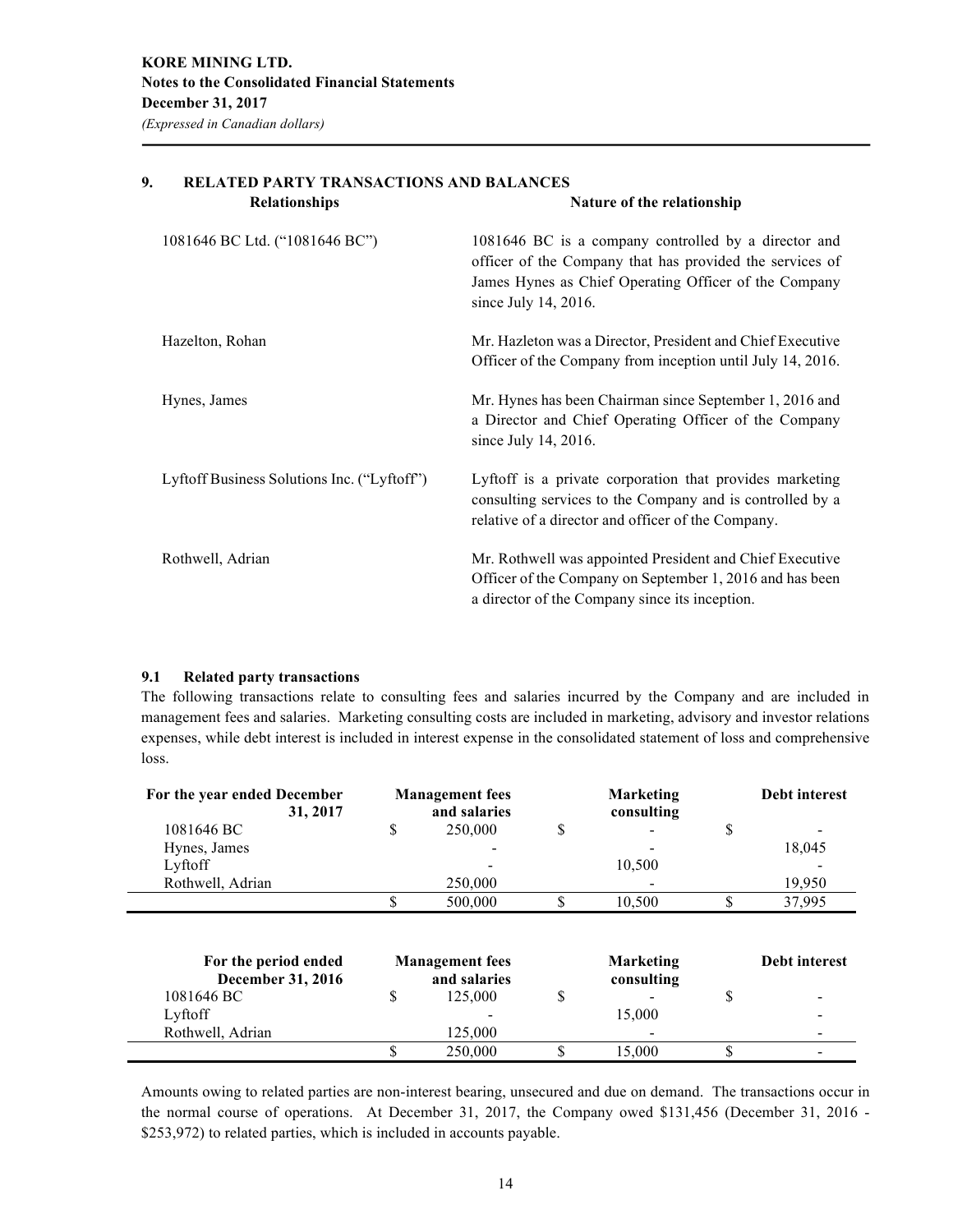# **9. RELATED PARTY TRANSACTIONS AND BALANCES (cont'd…)**

#### **9.2 Key management compensation**

Key management are those personnel having the authority and responsibility for planning, directing and controlling the Company and include the Chairman, President & Chief Executive Officer, Chief Financial Officer and Directors. The remuneration of the directors and key management personnel during the years ended December 31, 2017 and 2016 was as follows:

| For the period ended December 31 | 2017    | 2016 |         |  |
|----------------------------------|---------|------|---------|--|
| Salaries and benefits            | 507.000 |      | 250,000 |  |
|                                  | 507,000 |      | 250,000 |  |

#### **10. MINERAL PROPERTIES**

#### **Acquisition of Imperial USA Corp.**

On March 28, 2017, the Company purchased Imperial USA Corp. which owns the Imperial project located in California. In settlement of the purchase price, the Company paid US\$50,000 which had been deposited previously with the vendor in November 2016 related to a Letter Agreement, and US\$100,000 on the date of closing the purchase. The remaining payments under the agreement comprise US\$1,000,000 payable upon the announcement of a revised Preliminary Economic Assessment (PEA) or similar report and US\$1,000,000 payable 30 days after the date that gold is poured from ore the is mined from the related properties.

The vendor retains a 1% net smelter return royalty on the property. The vendor has the option to receive shares in the Company in settlement of the remaining payments up to achieving a 4.9% ownership interest in the Company, above which level further share consideration is at the option of the Company.

In addition, under the agreement, the Company has committed to incur US\$5 million in exploration and evaluation expenditures on the Imperial Project on or before the fifth anniversary of the date of the Imperial Purchase Agreement. In the event that the Company does not incur these expenditures within this timeframe, the Company must then pay US\$1,000,000 to the vendor.

# **Acquisition of Long Valley Mining Claims**

On March 31, 2017 the Company purchased 95 mining claims in the Long Valley area of California. Upon closing, the Company paid US\$350,000 to the vendor. The remaining payments under the agreement comprise US\$500,000 due 30 days after commencement of commercial production and US\$500,000 payable on the 12 month anniversary of the commencement of commercial production. A US\$25,000 deposit was paid to the vendor prior to execution of the purchase agreement, which will be applied to the final payment, unless forfeited in the event the agreement is terminated. The vendor has the option to receive shares in the Company in settlement of the remaining payments. The mining claims acquired were subsequently transferred to the Company's subsidiary, Kore USA Inc.

The vendor retained a net smelter return royalty on the claims ("the Seller NSR"). The Seller NSR provides for a perpetual royalty of 0.5% when the price of gold is under US\$1,400/oz, 1.0% when the price of gold is between US\$1,401 to US\$1,600/oz and 2.0% when the price of gold is above US\$1,600/oz. The Company has the option to purchase back 1% of the royalty when the price of gold is above US\$1,600/oz for US\$2 million if purchased prior to the announcement of a feasibility study or US\$4 million if repurchased prior to commencement of commercial production.

In addition, there is a 1% net smelter returns royalty pursuant to a royalty deed from 2002, that was assigned by the vendor in favour of Royal Gold, Inc. a third party.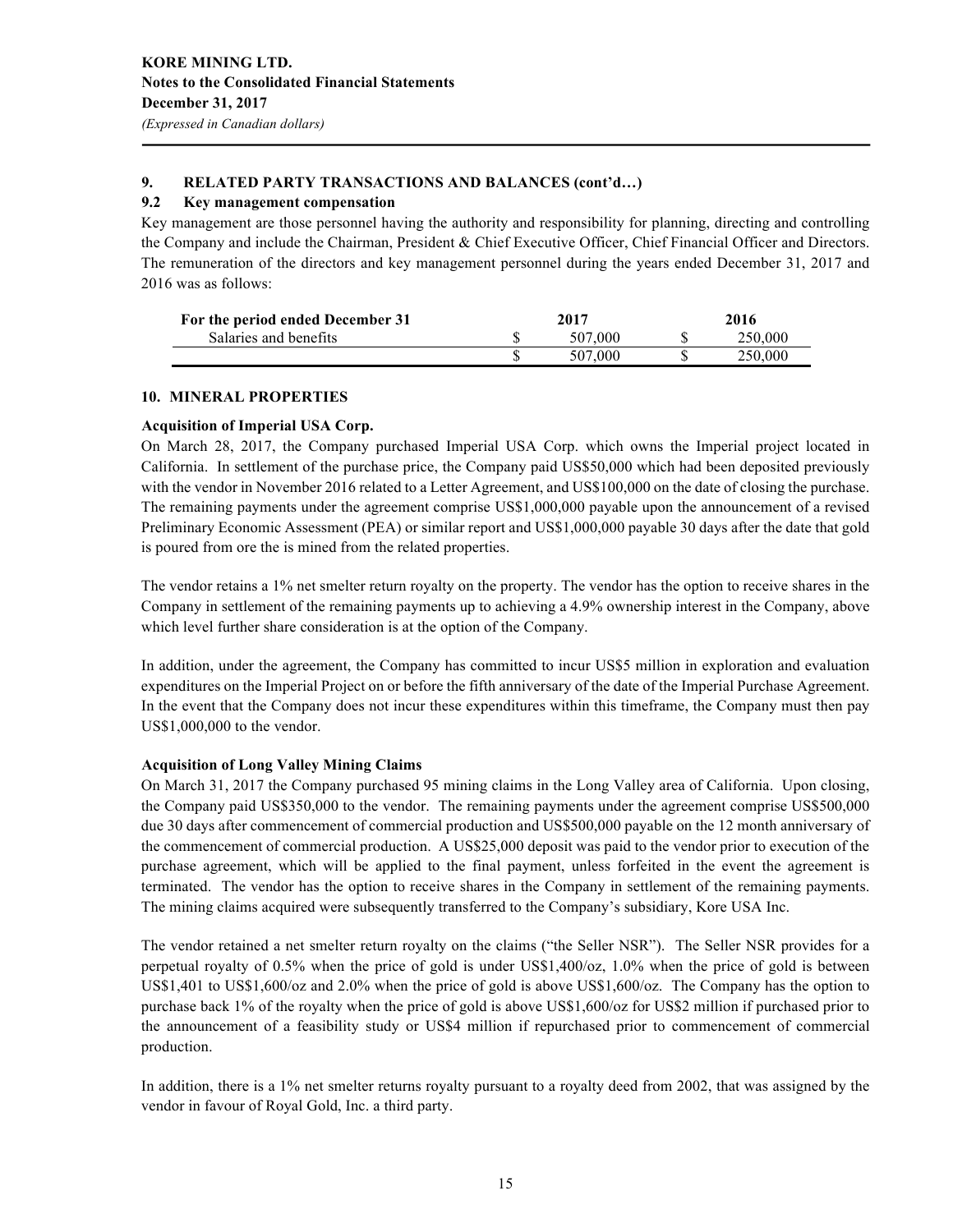# **10. MINERAL PROPERTIES (cont'd…)**

Details of the exploration and evaluation expenses incurred are as follows:

| <b>Exploration and evaluation expenses</b> | For the year ended<br>December 31, 2017 |                          | From date of<br>incorporation to<br>December 31, 2016 |         |  |
|--------------------------------------------|-----------------------------------------|--------------------------|-------------------------------------------------------|---------|--|
| Permitting                                 | \$                                      | 198,127                  | \$                                                    |         |  |
| Claim maintenance                          |                                         | 168,571                  |                                                       |         |  |
| Engineering, metallurgy and geotechnical   |                                         | 31,058                   |                                                       | 28,917  |  |
| Geophysics                                 |                                         | 115,826                  |                                                       |         |  |
| <b>Property Taxes</b>                      |                                         | 10,570                   |                                                       |         |  |
| Project evaluation costs                   |                                         | $\overline{\phantom{a}}$ |                                                       | 329,500 |  |
|                                            | S                                       | 524,152                  | S                                                     | 358,417 |  |

# **California Property**

In late 2016 the Company entered into a Letter of Intent with the intent of acquiring a gold property in California and was granted exclusivity to pursue the acquisition. A non-refundable deposit of US\$250,000 was paid to maintain exclusivity in negotiating the purchase of the property. The Company elected to withdraw from the purchase when the term for exclusivity expired and to pursue other opportunities upon completion of its due diligence process. As a result, the deposit was expensed as a project evaluation cost in December 2016.

# **11. MANAGEMENT OF CAPITAL**

The Company defines capital that it manages as equity.

The Company's objective when managing capital is to maintain corporate and administrative functions necessary to support the Company's operations; to perform mineral exploration activities on the Company's exploration projects; and to seek out and acquire new projects of merit.

The Company manages its capital structure in a manner that is intended to provide sufficient funding for operational and capital expenditure activities. Funds are secured, when necessary, through debt funding or equity capital raised by means of private placements. There can be no assurances that the Company will be able to obtain debt or equity capital in the future. (See Note 2).

The Company does not pay dividends and has no long-term debt or bank credit facility. The Company is not subject to any externally imposed capital requirements. There have not been any changes to the Company's capital management policy during the period.

# **12. RISK MANAGEMENT**

# **12.1 Financial Risk Management**

The Company may be exposed to risks of varying degrees of significance which could affect its ability to achieve its strategic objectives. The main objectives of the Company's risk management processes are to ensure that risks are properly identified and that the capital base is adequate in relation to those risks. The principal risks to which the Company is exposed are described below. (See Note 2)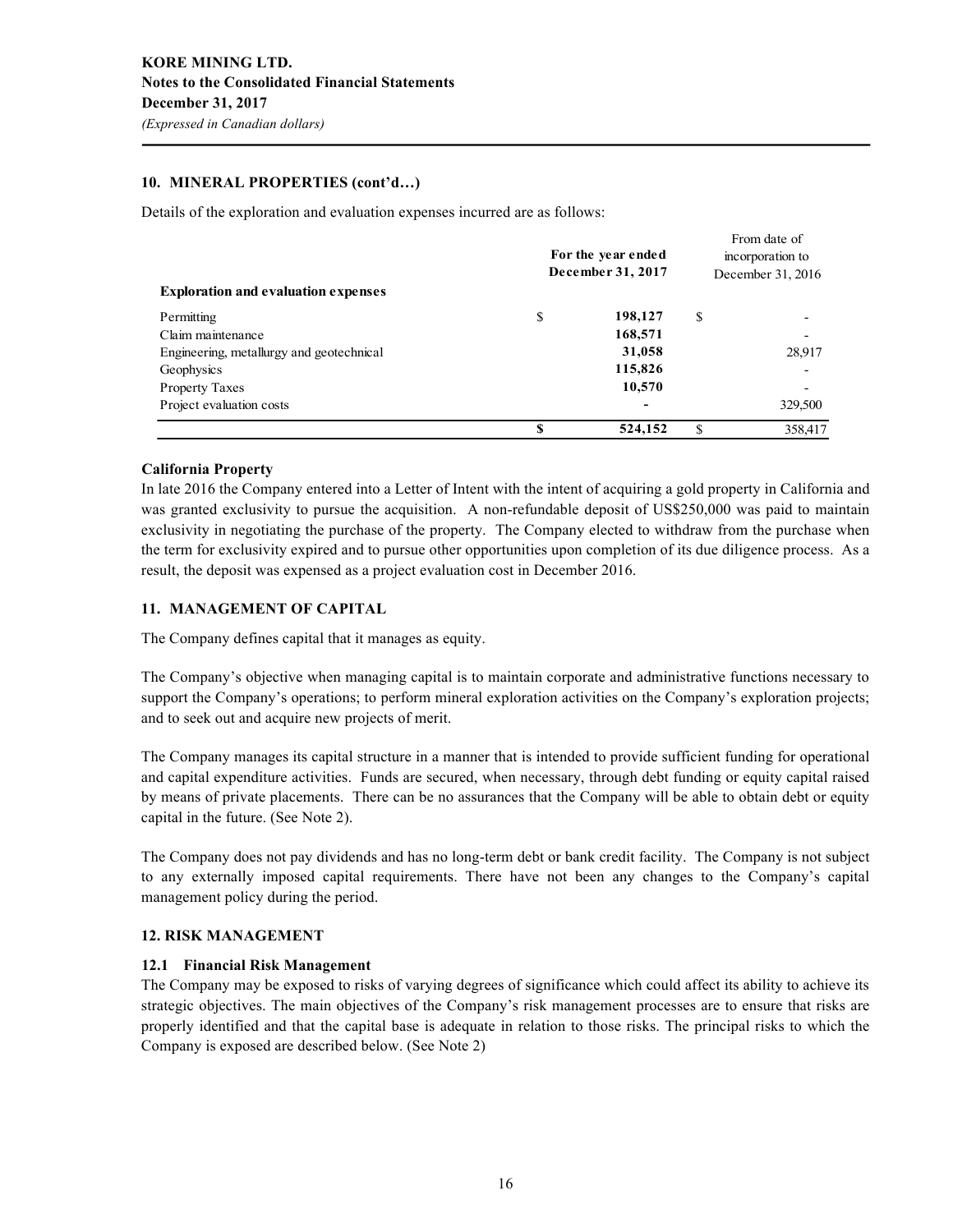### **12. RISK MANAGEMENT (cont'd)…**

#### **a. Credit risk**

Credit risk is the risk of potential loss to the Company if a counterparty to a financial instrument fails to meet its contractual obligations. The Company's credit risk is primarily attributable to its cash.

The Company has assessed its exposure to credit risk on its cash and has determined that such risk is minimal. The majority of the Company's cash is held with reputable financial institutions in Canada.

#### **b. Liquidity risk**

Liquidity risk is the risk that the Company is not able to meet its financial obligations as they fall due. As at December 31, 2017, the Company had a working capital deficit of \$214,285, and it does not have any long term monetary liabilities. The Company will seek additional financing through debt or equity offerings, but there can be no assurance that such financing will be available on terms acceptable to the Company or at all. The Company's approach to managing liquidity risk is to ensure that it will have sufficient liquidity to meet liabilities when they fall due. As at December 31, 2017, the Company had cash of \$88,694 to settle current liabilities of \$342,263. The Company's financial liabilities have contractual maturities of 30 days or are due on demand and are subject to normal trade terms. See Note 2.

#### **c. Interest rate risk**

Interest rate risk is the risk arising from the effect of changes in prevailing interest rates on the Company's financial instruments.

The Company had \$88,694 in cash at December 31, 2017, on which it earns variable rates of interest, and may therefore be subject to a certain amount of risk, though this risk is considered by management to be immaterial.

# **d. Foreign currency risk**

Foreign currency risk is the risk that the fair value of, or future cash flows from, the Company's financial instruments will fluctuate because of changes in foreign exchange rates. The Company maintains its cash reserves in Canadian and United States dollars. The portion of the Company's funds held in US dollars are subject to fluctuations in foreign exchange rates.

At December 31, 2017, the Company has certain monetary items denominated in United States dollars. Based on these net exposures, a 10% appreciation or depreciation of the Canadian dollar against the United States dollar would result in an increase or decrease of \$7,700 in the Company's net loss.

#### **12.2 Fair Values**

The carrying values of cash, deposits and other receivables and trade and other accounts payable approximate fair values due to their short-term to maturity nature or the ability to readily convert to cash.

#### **13. SEGMENTED INFORMATION**

The Company operates in one reportable operating segment, being the acquisition, exploration, and development of exploration and evaluation properties in the United States.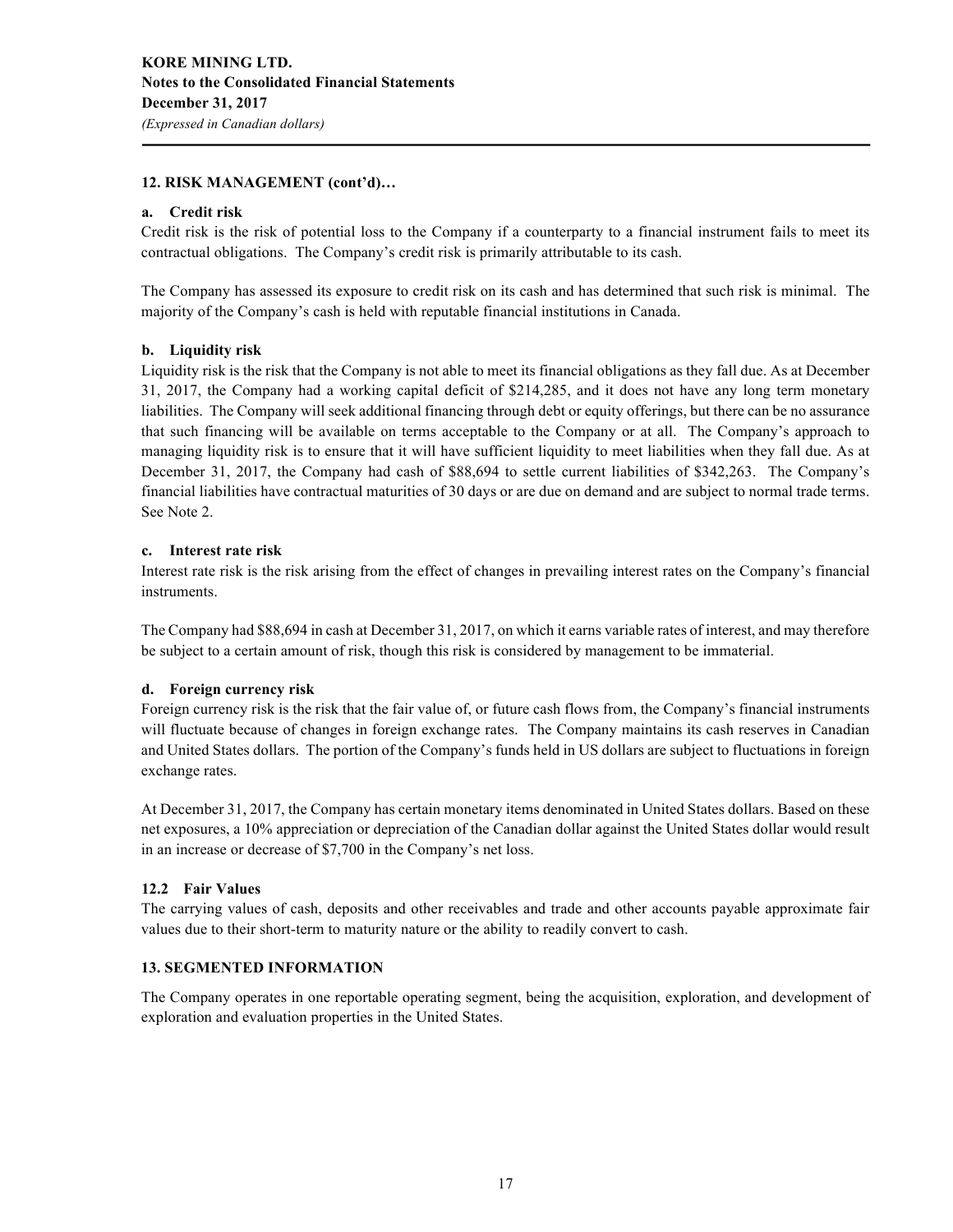### **14. INCOME TAXES**

The income tax provision differs from the amount computed by applying the statutory rates to loss before income taxes. These differences result from the following:

|                                                                                                |   | December 31           | December 31    |
|------------------------------------------------------------------------------------------------|---|-----------------------|----------------|
| Period ended                                                                                   |   | 2017                  | 2016           |
| Loss before income taxes<br>Statutory rate                                                     | S | 1,296,244 \$<br>26%   | 733,636<br>26% |
| Expected tax recovery                                                                          |   | 337,023               | 190,745        |
| Other                                                                                          |   | (12,875)              | 3,948          |
| Effect of tax rate changes and tax rates in foreign jurisdictions<br>Tax assets not recognized |   | (26,749)<br>(297,399) | 194,693        |
| Income tax recovery (expense)                                                                  |   |                       | \$             |

As at December 31, 2017 the Company had tax operating losses available of the following, which expire at various dates and amounts between 2036 and 2037.

|                                        | December 31   |    | December 31 |
|----------------------------------------|---------------|----|-------------|
| Period ended                           | 2017          |    | 2016        |
| Non-capital losses carried forward     | \$<br>507,714 | -S | 194,693     |
| Deferred exploration expenses          | 26,417        |    |             |
| Share issuance and incorporation costs | 52,154        |    | 15,789      |
| Unrecognized deferred tax asset        | 586,285       | S  | 210,482     |
| <b>Accumulated non-capital losses</b>  |               |    |             |
| Canada                                 | 1,562,162     |    | 748,819     |
| <b>United States</b>                   | 409,191       |    |             |
| Total non-capital losses               | 1,971,353     | S  | 748,819     |

The ability to use U.S. loss carry-forwards in future is subject to certain limitations under provisions of the internal Revenue Code, including Section 382, which relates to a 50% change in control of ultimate shareholders over a threeyear period, and is further dependent upon the Company attaining profitable operations. Ownership changes, as defined, may have occurred in prior years for Imperial USA Corp. and the U.S. tax losses related to Imperial USA Corp. may be subject to limitation under Section 382. Accordingly, the Company's ability to use these losses may be limited or such losses may expire un-utilized. Losses incurred to date may be further limited if a subsequent change in control occurs.